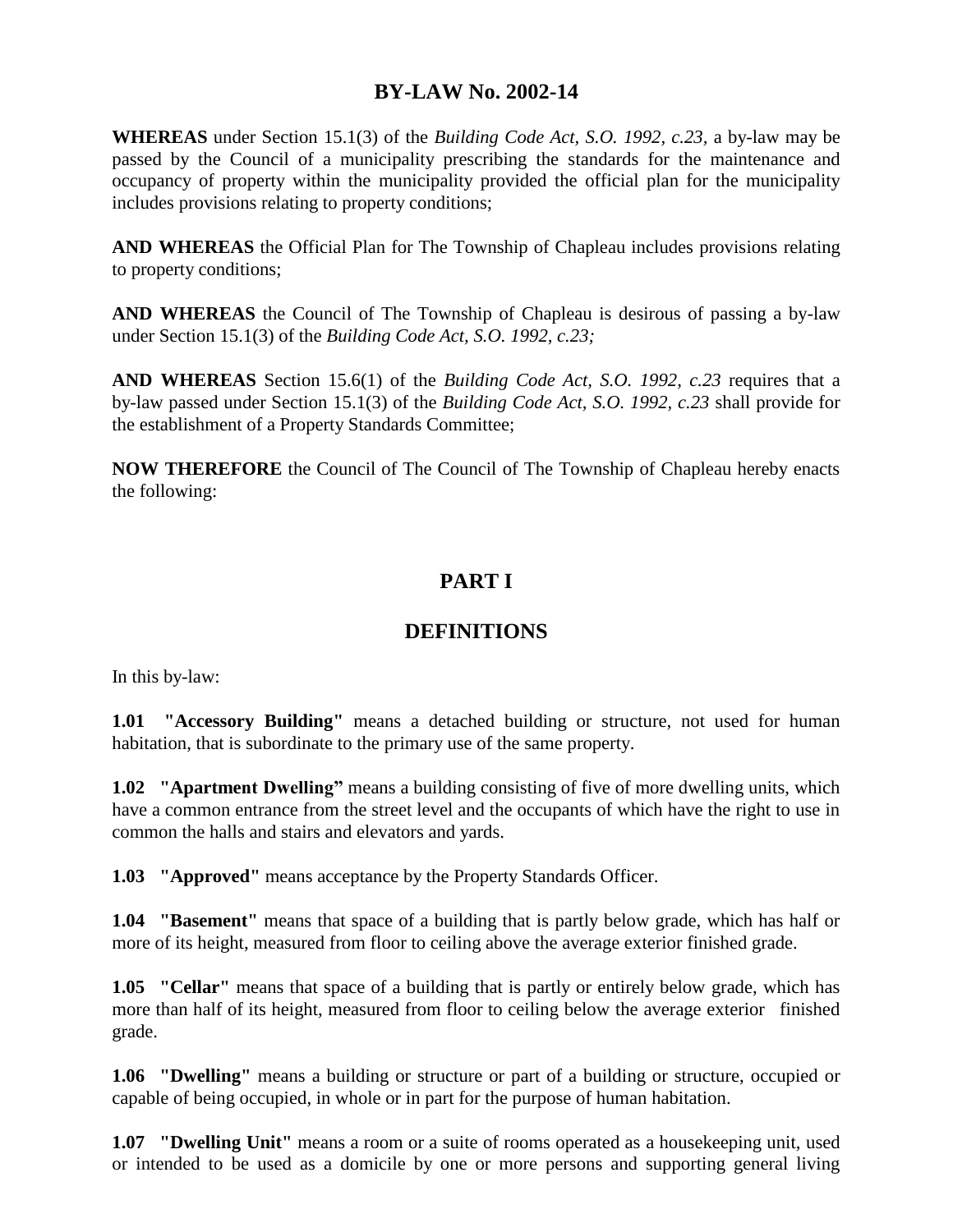conditions usually including cooking, eating, sleeping, and sanitary facilities.

**1.08 "First Storey"** means that part of a building having a floor area closest to grade with a ceiling height of more than 1.8 metres (6 ft.) above grade.

**1.09 "Guard"** means a protective barrier installed around openings in floor areas or on the open sides of a stairway, a landing, a balcony, a mezzanine, a gallery, a raised walkway, and other locations as required to prevent accidental falls from one level to another. Such barriers may or may not have openings through them.

**1.10 "Habitable Room"** means any room in a dwelling unit used for or capable of being used for living, cooking, sleeping or eating purposes.

**1.11 "Means of Egress"** means a continuous, unobstructed path of travel provided by a doorway, hallway, corridor, exterior passage way, balcony, lobby, stair, ramp, or other exit facility used for the escape of persons from any point within a building, a floor area, a room, or a contained open space to a public thoroughfare or an approved area of refuge usually located outside the building.

**1.12 "Multiple Dwelling"** means a building containing three or more dwelling units.

**1.13 "Non-Habitable Room"** means any room in a dwelling or dwelling unit other than a habitable room and includes a bathroom, a toilet room, laundry, pantry, lobby, corridor, stairway, closet, boiler room, or other space for service and maintenance of the dwelling for public use, and for access to and vertical travel between storeys, and basement or part thereof which does not comply with the standards of fitness for occupancy set out in this By-Law.

**1.14 "Non-Residential Property"** means a building or structure or part of a building or structure not occupied in whole or in part for the purpose of human habitation, and includes the lands and premises appurtenant and all of the outbuildings, fences or erections thereon or therein.

**1.15 "Person"** means an individual, firm, corporation, association or partnership.

**1.16 "Residential Property"** means any property that is used or designed for use as a domestic establishment in which one or more persons usually sleep and prepare and serve meals, and includes any lands or buildings that are appurtenant to such establishment and all stairways, walkways, driveways, parking spaces, and fences associated with the dwelling or its yard.

**1.17 "Standards"** means the standards of the physical condition and of occupancy prescribed for property by this By-Law.

**1.18 "Toilet Room"** means a room containing a water closet and a wash basin.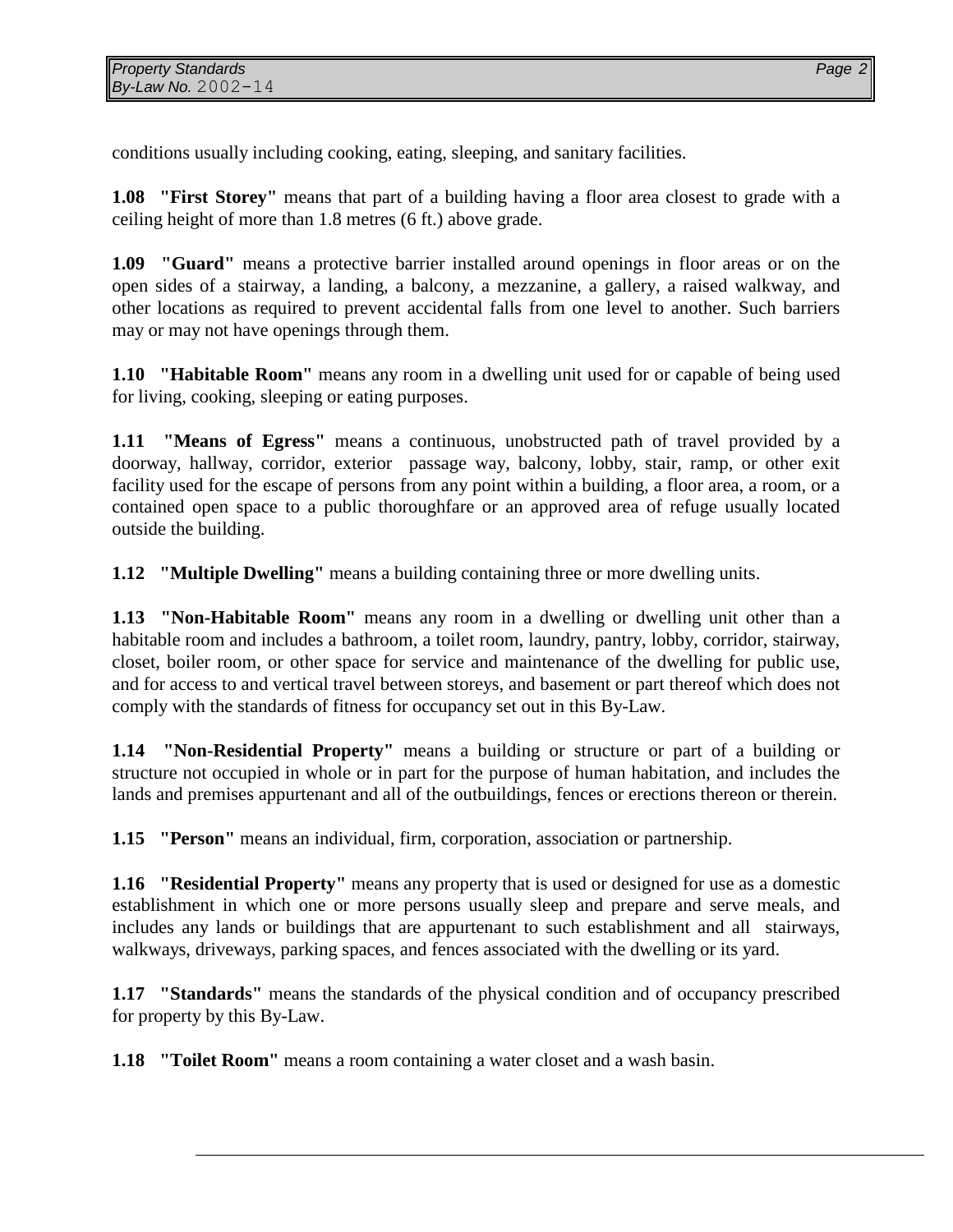**1.19 "Yard"** means the land other than publicly owned land around or appurtenant to the whole or any part of a residential or non-residential property and used or capable of being used in connection with the property.

# **PART II**

# **GENERAL STANDARDS FOR ALL PROPERTY**

**2.01** All repairs and maintenance of property shall be carried out with suitable and sufficient materials and in a manner accepted as good workmanship within the trades concerned. All new construction or repairs shall conform to the Ontario Building Code, Ontario Fire Code and the *Fire Prevention and Protection Act* where applicable.

#### **YARDS**

**2.02** Every yard, including vacant lots shall be kept clean and free from:

- (1) rubbish or debris and objects or conditions that may create a health, fire, or accident hazard;
- (2) wrecked, dismantled, discarded or abandoned machinery, vehicles, trailers or boats unless it is necessary for the operation of a business enterprise lawfully situated on the property;
- (3) long grass, brush, undergrowth and noxious weeds as defined by the *Weed Control Act;*
- (4) dilapidated, collapsed or partially constructed structures which are not currently under construction;
- (5) injurious insects, termites, rodents, vermin or other pests; and
- (6) dead, decayed or damaged trees or other natural growth.

#### **SURFACE CONDITIONS**

**2.03** Surface conditions of yards shall be maintained so as to:

(1) prevent ponding of storm water;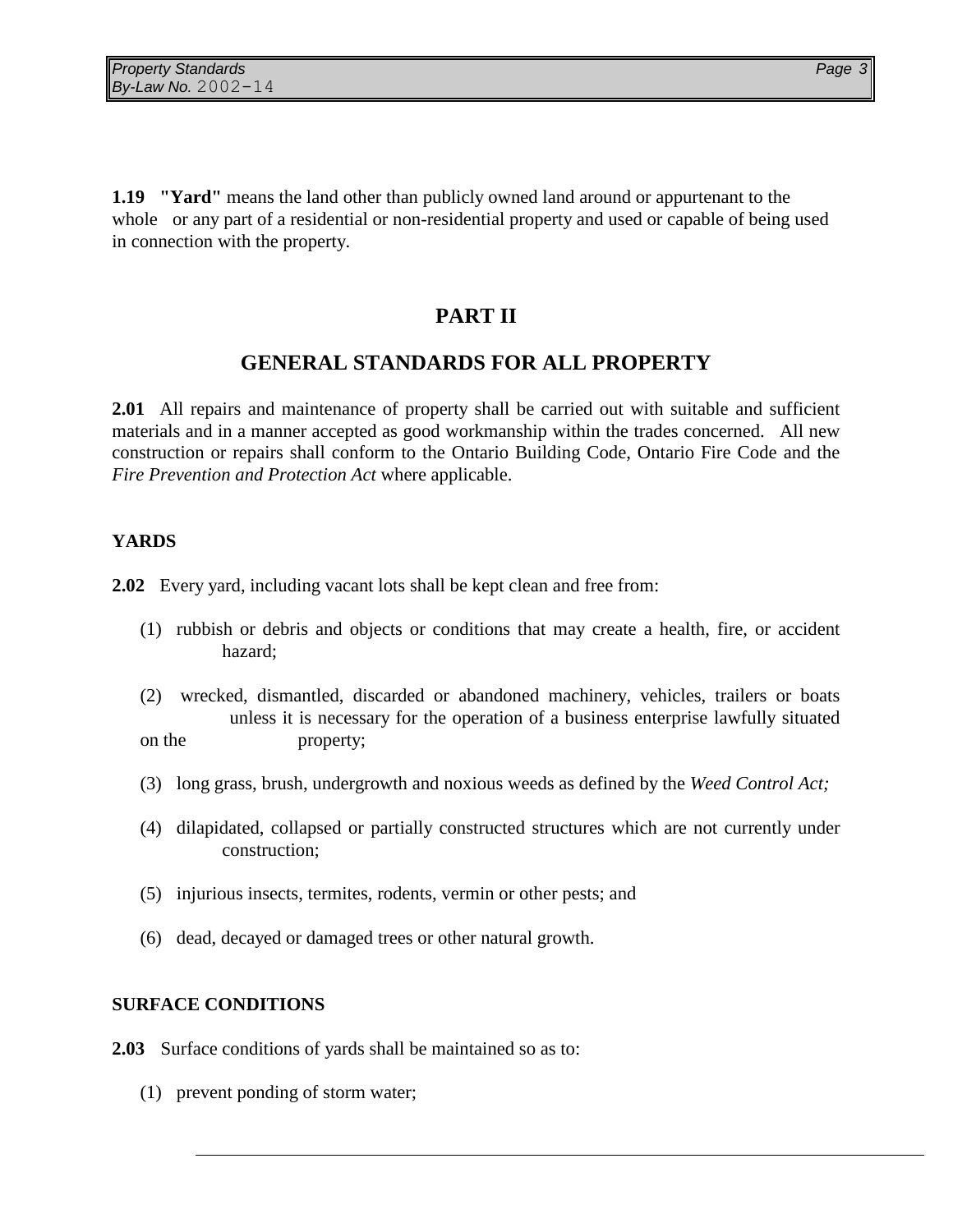- (2) prevent instability or erosion of soil;
- (3) prevent surface water run-off from entering basements;
- (4) not exhibit an unsightly appearance;
- (5) be kept free of garbage and refuse;
- (6) be kept free of deep ruts and holes;
- (7) provide for safe passage under normal use and weather conditions, day or night; and
- (8) not to create a nuisance to other property.

#### **SEWAGE AND DRAINAGE**

**2.04** Sewage shall be discharged into the sewage system.

**2.05** Sewage of any kind shall not be discharged onto the surface of the ground, whether into a natural or artificial surface drainage system or otherwise.

**2.06** Roof drainage shall not be discharged onto sidewalks, stairs, or adjacent property.

#### **PARKING AREAS, WALKS AND DRIVEWAYS**

**2.07** All off street parking spaces, driveways and aisles required herein shall be constructed and maintained with a stable surface which is treated to prevent the raising of dust, dirt or loose particles, and except for the parking areas required for single family, converted, semi-detached, duplex, triplex, or fourplex dwellings or mobile homes, shall have a cement or asphaltic binder or any other permanent type of surfacing.

**2.08** Steps, walks, driveways, parking spaces and other similar areas shall be maintained so as to afford safe passage under normal use and weather conditions day or night.

#### **ACCESSORY BUILDINGS, FENCES, AND OTHER STRUCTURES**

**2.09** Accessory buildings, fences and other structures appurtenant to the property shall be maintained in structurally sound condition and in good repair.

**2.10** Accessory buildings, fences, and other structures shall be protected from deterioration by the application of appropriate weather resistant materials including paint or other suitable preservative and shall be of uniform colour unless the aesthetic characteristics of said structure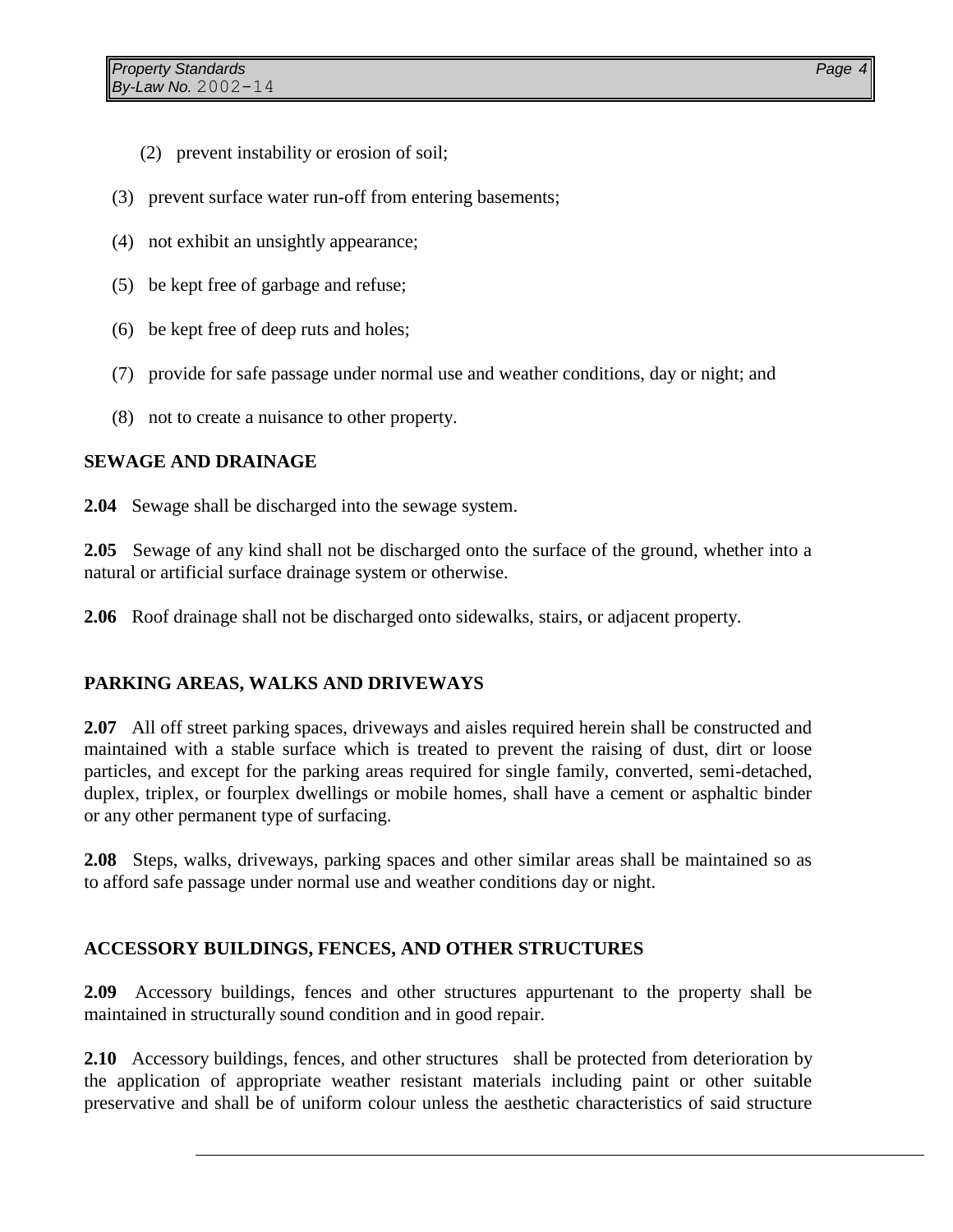are enhanced by the lack of such material.

## **GARBAGE DISPOSAL**

**2.11** Every building, dwelling, and dwelling unit shall be provided with a sufficient number of suitable receptacles to contain all garbage, refuse and ashes that may accumulate on the property between the regularly designated collection days. Such receptacles shall be constructed of watertight material, provided with a tight fitting cover, and shall be maintained in a clean and odour free condition at all times.

**2.12** All garbage, refuse, and ashes shall be placed and made available for removal in accordance with the municipal refuse collection by-law.

**2.13** Garbage storage areas shall be screened from public view.

## **COMPOST HEAPS**

**2.14** The occupant of a residential property may provide for a compost heap in accordance with the health regulations, provided that the compost pile is no larger than one square metre and 1.8 metres in height and is enclosed on all sides by concrete block, or lumber, or in a forty-five gallon container, a metal frame building with a concrete floor, or a commercial plastic enclosed container designed for composting.

# **PART III**

# **RESIDENTIAL STANDARDS**

## **GENERAL CONDITIONS**

**3.01** Every tenant, or occupant or lessee of a residential property shall maintain the property or part thereof and the land which they occupy or control, in a clean, sanitary and safe condition and shall dispose of garbage and debris on a regular basis, in accordance with municipal by-laws.

**3.02** Every tenant, or occupant or lessee of a residential property shall maintain every floor, wall, ceiling and fixture, under their control, including hallways, entrances, laundry rooms, utility rooms, and other common areas, in a clean, sanitary and safe condition.

**3.03** Accumulations or storage of garbage, refuse, appliances, or furniture in a means of egress shall not be permitted.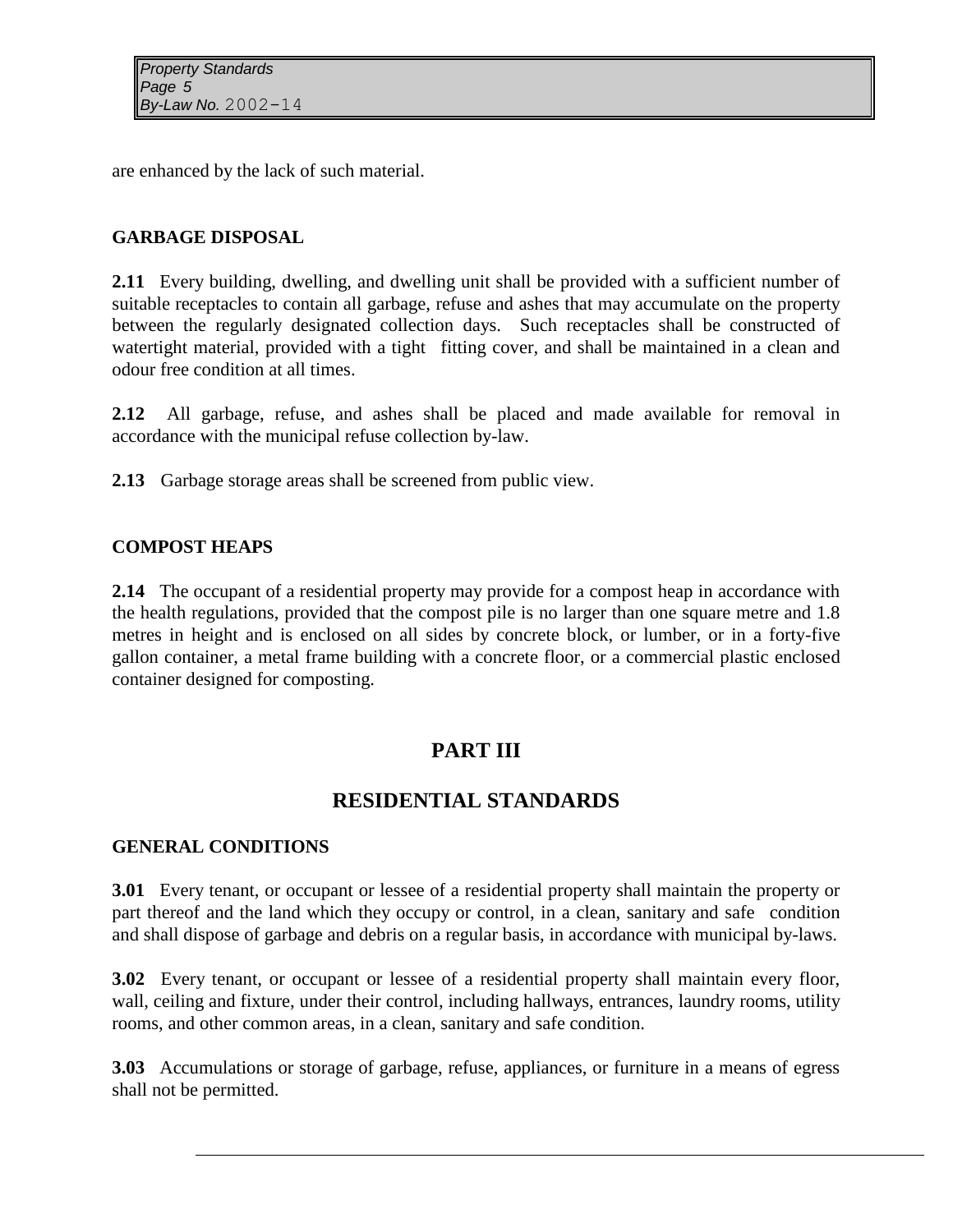#### **PEST PREVENTION**

**3.04** Dwellings shall be kept free of rodents, vermin and insects at all times. Methods used for exterminating such pests shall be in accordance with the provisions of the *Pesticides Act*.

**3.05** Openings, including windows, that might permit the entry of rodents, insects, vermin or other pests shall be appropriately screened or sealed.

#### **STRUCTURAL SOUNDNESS**

**3.06** Every part of a dwelling shall be maintained in a structurally sound condition so as to be capable of safely sustaining its own weight load and any additional load to which it may be subjected through normal use, having a level of safety as required by the Ontario Building Code.

**3.07** Walls, roofs, and other exterior parts of a building shall be free from loose or improperly secured objects or materials.

#### **FOUNDATIONS**

**3.08** Foundation walls of a dwelling shall be maintained so as to prevent the entrance of insects, rodents and excessive moisture. Maintenance includes the shoring of the walls to prevent settling, installing sub soil drains, where necessary, at the footings, grouting masonry cracks, dampproofing and waterproofing walls, joints, and floors.

**3.09** Every dwelling, except for slab on grade construction, shall be supported by foundation walls or piers which extend below the frost line, or to solid rock.

#### **EXTERIOR WALLS**

**3.10** Exterior walls of a dwelling and their components, including soffits, fascia, shall be maintained in good repair free from cracked, broken or loose masonry units, stucco, and other defective cladding, or trim. Paint or some other suitable preservative or coating must be applied and maintained so as to prevent deterioration or penetration due to weather conditions, insects or other damage.

**3.11** Exterior walls of a dwelling and their components shall be free of unauthorized signs, painted slogans, graffiti and similar defacements.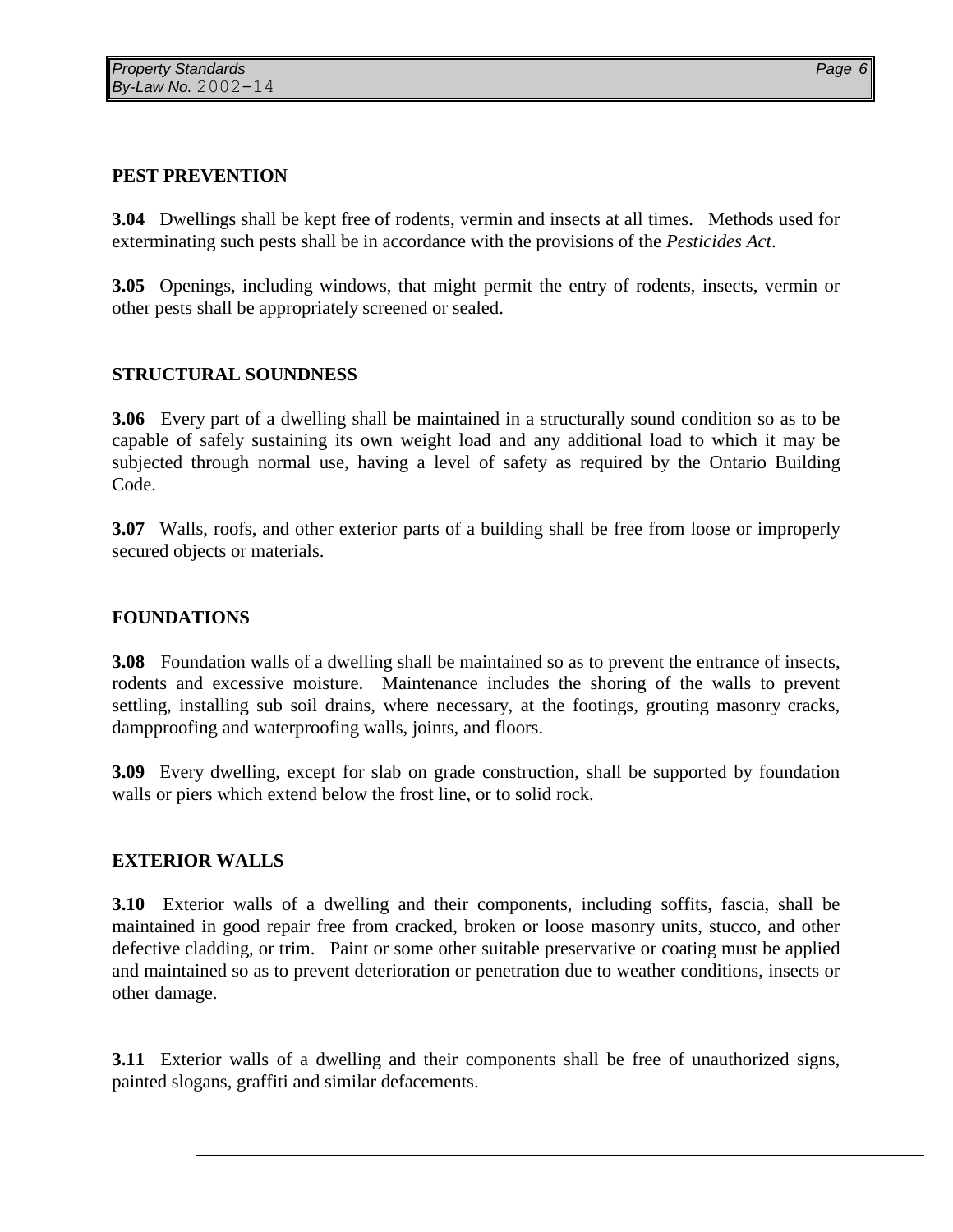## **WINDOWS AND DOORS**

**3.12** Windows, doors, skylights, and basement or cellar hatchways shall be maintained in good repair, weather tight and reasonably draught-free, to prevent heat loss and infiltration by the elements. Maintenance includes painting, replacing damaged doors, frames and other components, window frames, sashes and casings, replacement of non-serviceable hardware and reglazing where necessary. Where screening is provided on windows and doors it shall also be maintained in good repair.

**3.13** In a dwelling unit, all windows that are intended to be opened and all exterior doors shall have suitable hardware so as to allow locking or otherwise securing from inside the dwelling unit. At least one entrance door to a dwelling unit shall have suitable hardware so as to permit locking or securing from either inside or outside the dwelling unit.

**3.14** Doors shall be provided for all entrances to dwellings and dwelling units in accordance with the Building Code.

**3.15** In residential buildings where there is a voice communication unit working in conjunction with a security locking and release system controlling a particular entrance door and installed between individual dwelling units and a secured entrance area, the said system shall be maintained in good working order at all times.

**3.16** Every window in a leased dwelling unit that is located above the first storey of a multiple dwelling shall be equipped with an approved safety device that would prevent any part of the window from opening greater than would permit the passage of a 100 mm diameter (3.9 inches) sphere. Such safety device shall not prevent the window from being fully opened during an emergency situation by an adult without the use of tools.

## **ROOFS**

**3.17** Roofs of dwellings and their components shall be maintained in a weather tight condition, free from loose or unsecured objects or materials.

**3.18** The roofs of dwellings and accessory buildings shall be kept clear of accumulations of ice or snow or both when loading conditions dictate.

**3.19** Where eavestroughing, roof gutters, are provided they shall be kept in good repair, free from obstructions and properly secured to the building.

# **WALLS, CEILINGS AND FLOORS**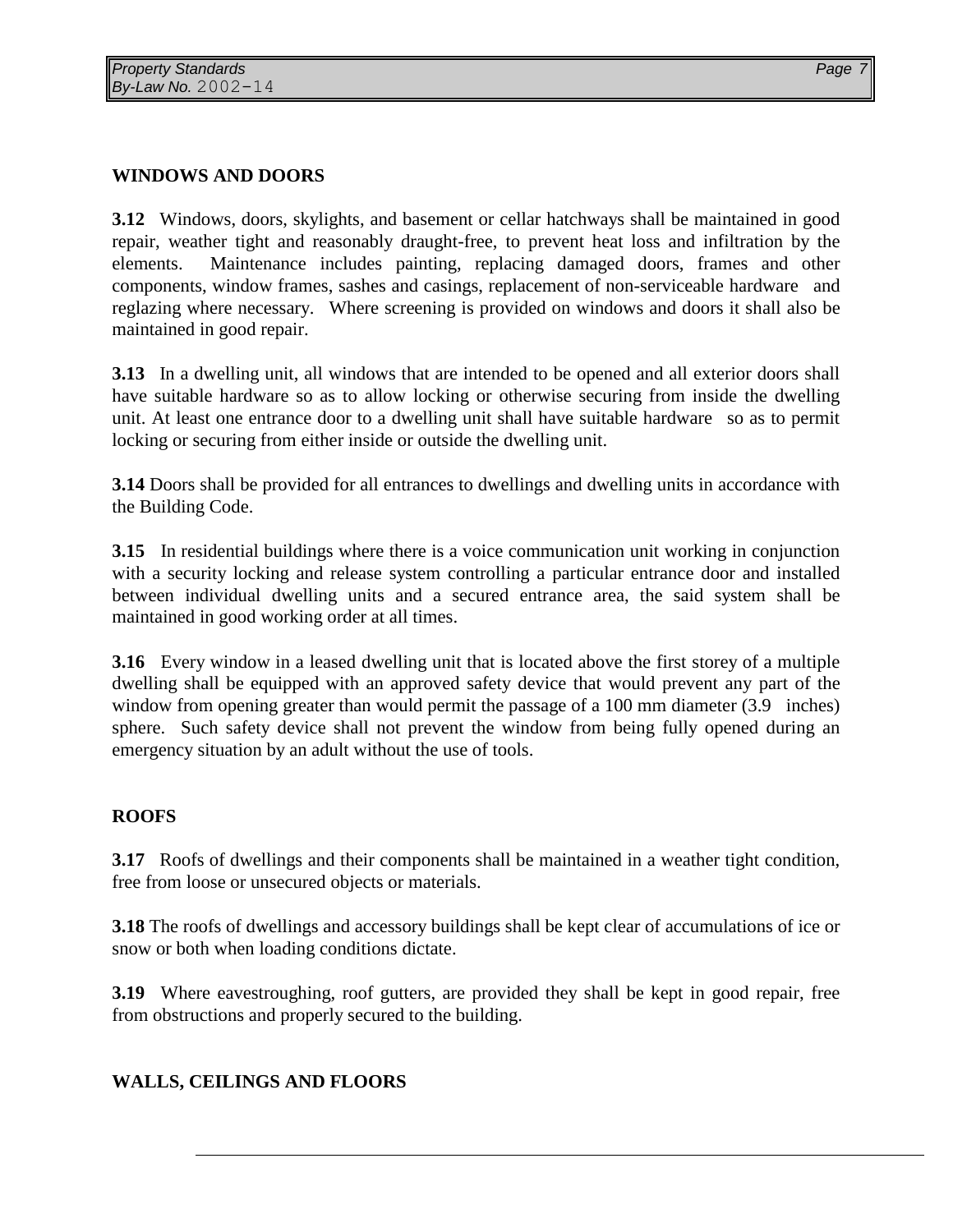**3.20** Every wall, ceiling and floor in a dwelling shall be maintained so as to provide a continuous surface free of holes, cracks, loose coverings or other defects. Walls surrounding showers and bathtubs shall be impervious to water.

**3.21** Every floor in a dwelling shall be reasonably smooth and level and maintained so as to be free of all loose, warped, protruding, broken, or rotted boards or other material that might cause an accident or allow the entrance of rodents and other vermin or insects.

**3.22** Every floor in a bathroom, toilet room, kitchen, shower room, and laundry room shall be maintained so as to be impervious to water and readily cleaned.

## **STAIRS, PORCHES AND BALCONIES**

**3.23** Inside and outside stairs, porches, balconies and landings shall be maintained so as to be free of holes, cracks, and other defects which may constitute accident hazards. Existing stair treads or risers that show excessive wear or are broken, warped or loose and any supporting structural members that are rotted or deteriorated shall be repaired or replaced.

## **GUARDRAILS**

**3.24** A guard shall be installed and maintained in good repair on the open side of any stairway or ramp containing three (3) or more risers including the landing or a height of 600 mm (24") between adjacent levels. A handrail shall be installed and maintained good repair in all stairwells. Guardrails shall be installed and maintained good repair around all landings, porches, balconies. Guardrails, balustrades and handrails shall be constructed and maintained rigid in nature in accordance with the building code.

## **KITCHENS**

**3.25** Every dwelling shall contain a kitchen area equipped with:

- (a) a sink that is served with hot and cold running water and is surrounded by surfaces impervious to grease and water;
- (b) suitable storage area of not less than 0.23 cubic metres (8 cubic feet);
- (c) a counter or work area at least  $610 \text{ mm}$  (2 ft) in width by 1,220 mm (4 ft) in length, exclusive of the sink, and covered with a material that is impervious to moisture and grease and is easily cleanable; and
- (d) a space provided for cooking and refrigeration appliances including the suitable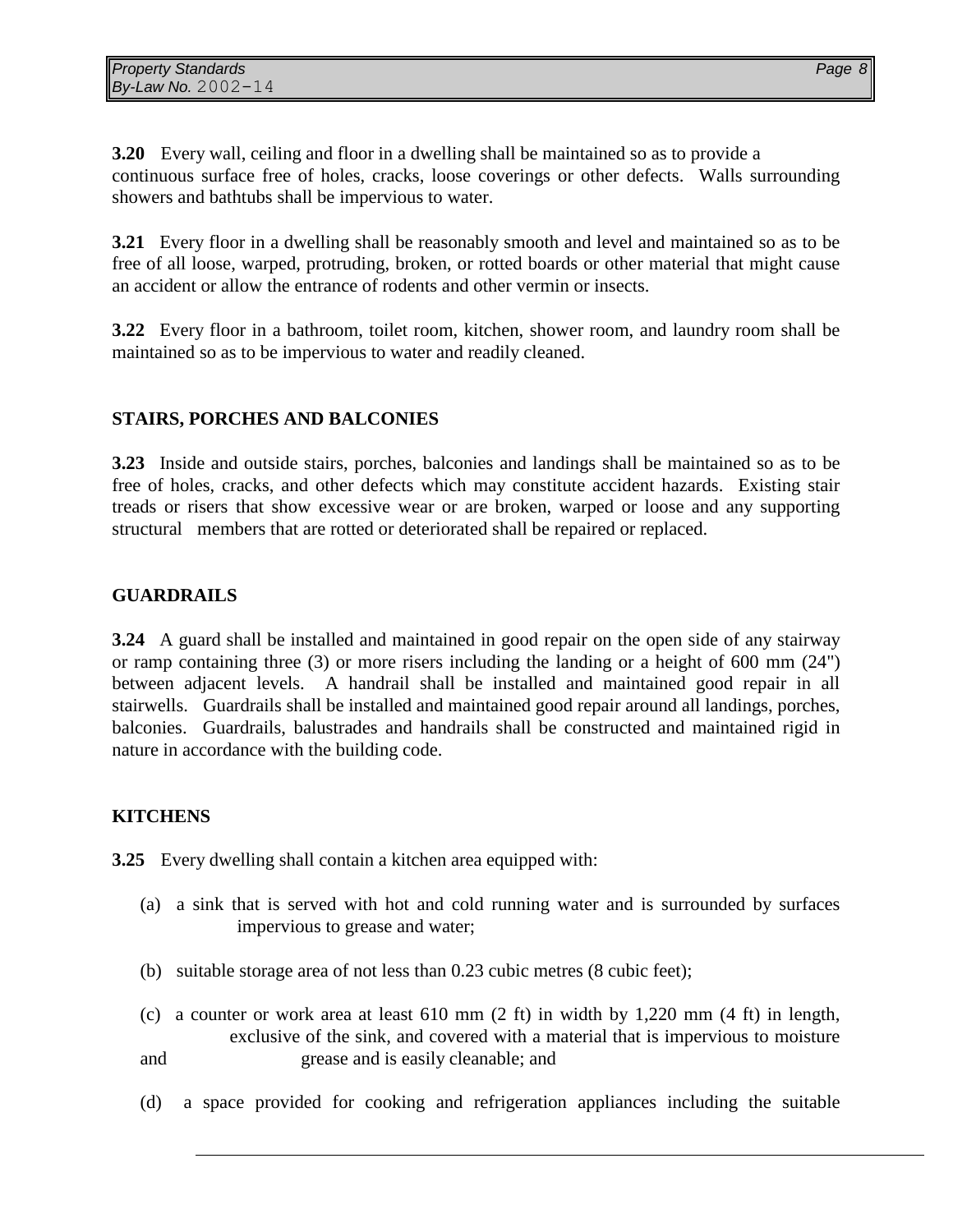electrical or gas connections.

# **TOILET AND BATHROOM FACILITIES**

**3.26** Every dwelling unit shall contain a bathroom consisting of at least one fully operational water closet, washbasin, and a bathtub or suitable shower unit. Every washbasin and bathtub or shower shall have an adequate supply of hot and cold running water. Every water closet shall have a suitable supply of running water.

**3.27** Every required bathroom or toilet room shall be accessible from within the dwelling unit and shall be fully enclosed and provided with a door capable of being locked so as to allow privacy for the persons using said room.

**3.28** Where toilet or bathroom facilities are shared by occupants of residential accommodation, other than self-contained dwelling units, an appropriate entrance shall be provided from a common passageway, hallway, corridor or other common space to the room or rooms containing the said facilities.

## **PLUMBING**

**3.29** Each washbasin, a bathtub or shower, and one kitchen sink shall be equipped with an adequate supply of hot and cold running water. Hot water shall be supplied at a temperature of not less than that prescribed by the Sudbury and District Health Unit.

**3.30** Every dwelling unit shall be provided with an adequate supply of potable running water from a source approved by the Medical Officer of Health.

**3.31** All plumbing, including drains, water supply pipes, water closets and other plumbing fixtures shall be maintained in good working condition free of leaks and defects and all water pipes and appurtenances thereto shall be protected from freezing.

**3.32** All plumbing fixtures shall be connected to the sewerage system through water seal traps.

**3.33** Every fixture shall be of such materials, construction and design as will ensure that the exposed surface of all parts are hard, smooth, impervious to hot and cold water, readily accessible for cleansing and free from blemishes, cracks, stains, or other defects that may harbour germs or impede thorough cleansing.

## **ELECTRICAL SERVICE**

**3.34** Every dwelling and dwelling unit shall be wired for electricity and shall be connected to an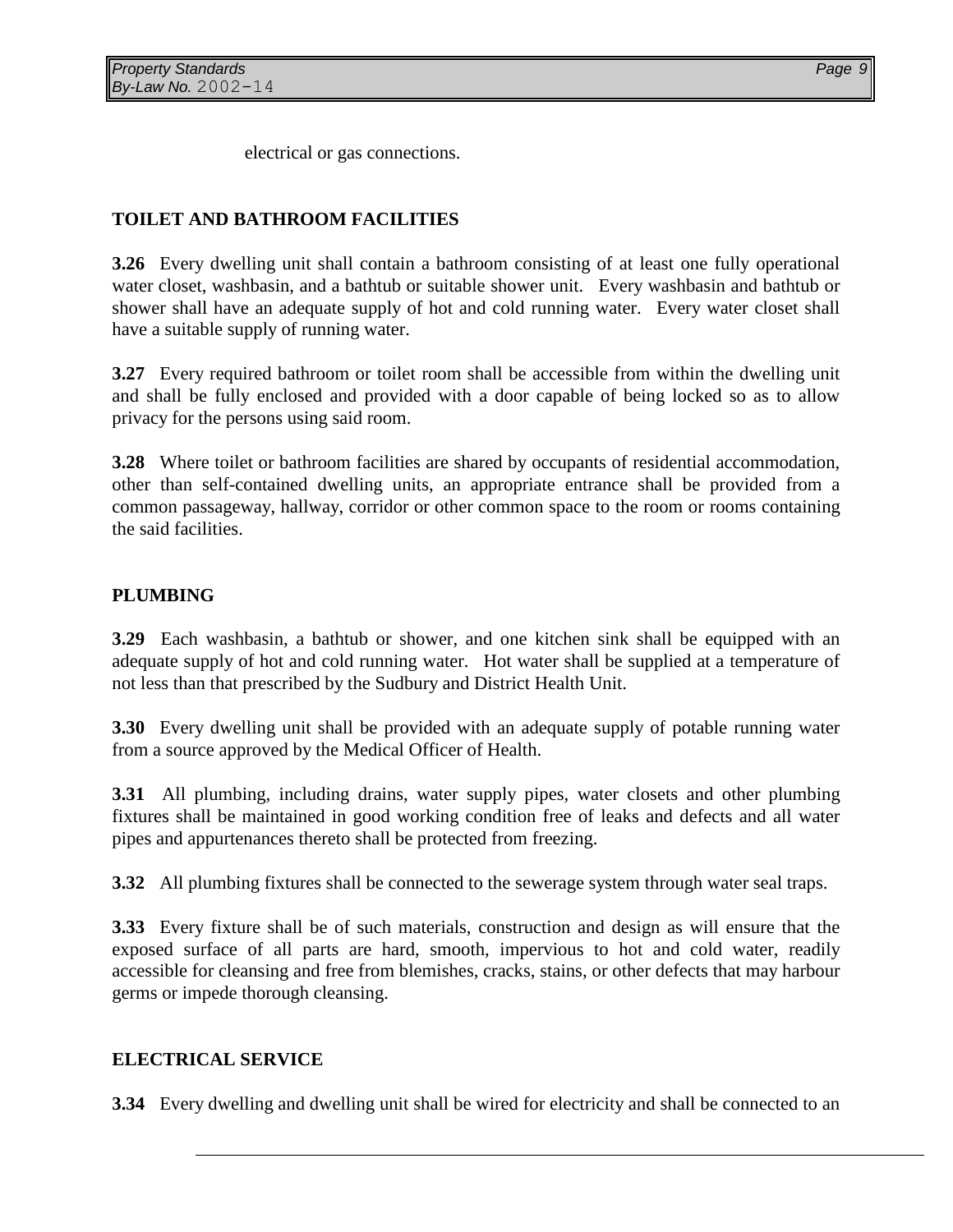approved electrical supply system.

**3.35** The electrical wiring, fixtures, switches, receptacles, and appliances located or used in dwellings, dwelling units and accessory buildings shall be installed and maintained in good working order so as not to cause fire or electrical shock hazards. All electrical services shall conform to the regulations established by the *Power Corporations Act*, as amended.

**3.36** Every habitable room in a dwelling shall have at least one electrical duplex outlet for each 11.1 square metres (120 sq. ft.) of floor space and for each additional 9.3 square metres (100 sq. ft.) of floor area, a second duplex outlet shall be provided. Extension cords shall not be used on a permanent basis.

**3.37** Every bathroom, toilet room, kitchen, laundry room, furnace room, basement, cellar and non-habitable work or storage room shall be provided with a permanent light fixture.

**3.38** Lighting fixtures and appliances installed throughout a dwelling unit, including hallways, stairways, corridors, passage ways, garages and basements, shall provide sufficient illumination so as to avoid health or accident hazards in normal use.

# **HEATING, HEATING SYSTEMS, CHIMNEYS AND VENTS**

**3.39** Every dwelling and building containing a residential dwelling unit or units shall be provided with suitable heating facilities capable of maintaining an indoor ambient temperature of 21 degrees Celsius ( $70^{\circ}$  F.) in the occupied dwelling units. The heating system shall be maintained in good working condition so as to be capable of safely heating the individual dwelling unit to the required standard.

## **HEATING, HEATING SYSTEMS, CHIMNEYS AND VENTS**

**3.40** All fuel burning appliances, equipment, and accessories in a dwelling shall be installed and maintained to the standards provided by the *Energy Act*, as amended or other applicable legislation.

**3.41** Where a heating system or part thereof that requires solid or liquid fuel to operate, a place or receptacle for such fuel shall be provided and maintained in a safe condition and in a convenient location so as to be free from fire or accident hazard.

**3.42** Every dwelling shall be so constructed or otherwise separated to prevent the passage of smoke, fumes, and gases from that part of the dwelling which is not used, designed or intended to be used for human habitation into other parts of the dwelling used for habitation. Such separations shall conform to the Ontario Building Code.

**3.43** All fuel burning appliances, equipment, and accessories in a dwelling shall be properly vented to the outside air by means of a smoke-pipe, vent pipe, chimney flue or other approved method.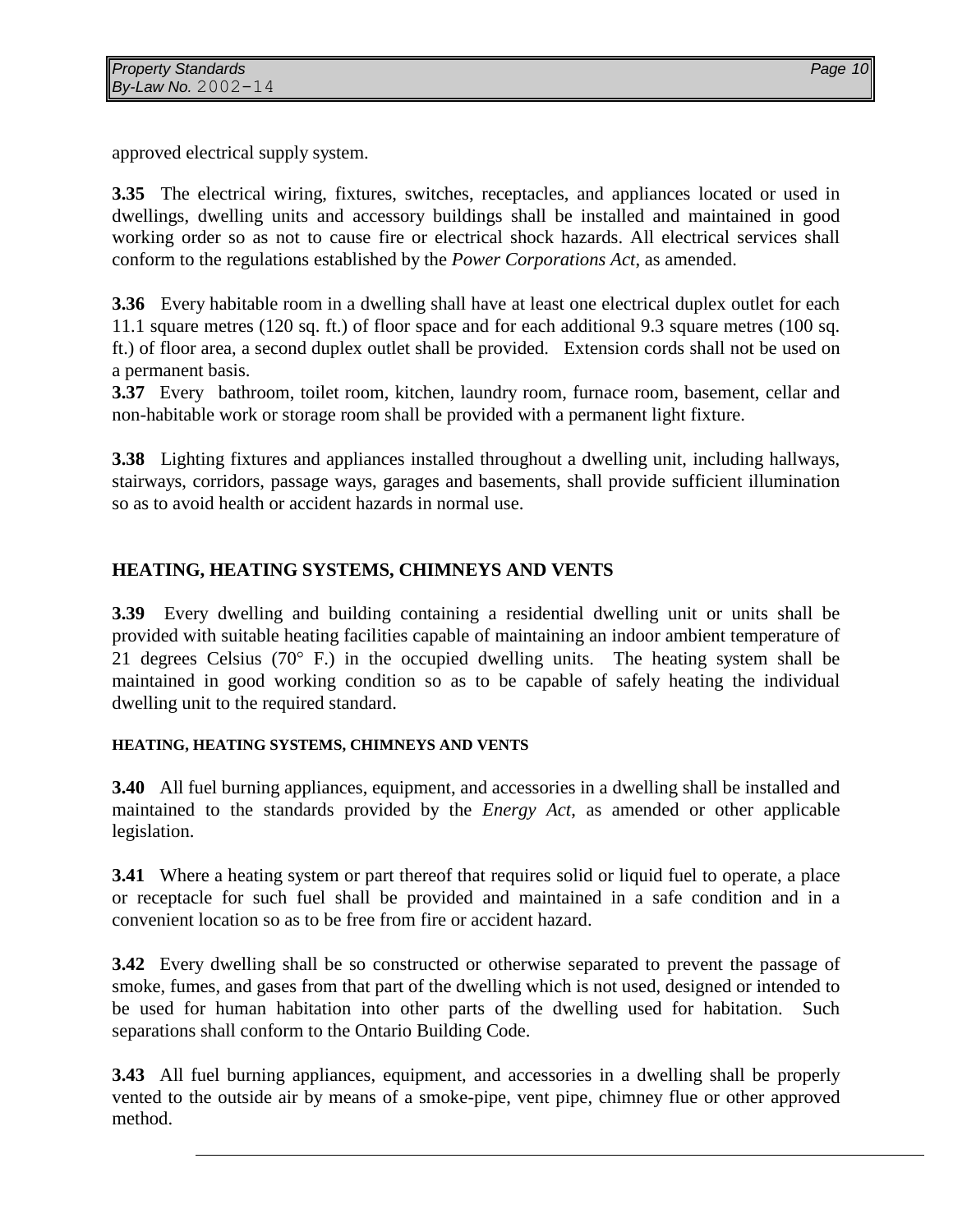**3.44** Every chimney, smoke-pipe, flue and vent shall be installed and maintained in good repair so as to prevent the escape of smoke, fumes or gases from entering a dwelling unit. Maintenance includes the removal of all obstructions, sealing open joints, and the repair of loose or broken masonry units.

**3.45** Every chimney, smoke-pipe, flue and vent shall be installed and maintained in good condition so as to prevent the heating of adjacent combustible material or structural members to unsafe temperatures.

## **FIRE ESCAPES, ALARMS AND DETECTORS**

**3.46** A listed fire alarm and a fire detection system, approved by the Canadian Standards Association or Underwriters Laboratories of Canada, shall be provided by the owners of buildings of residential occupancies where sleeping accommodations are provided for more than ten (10) persons, except that such systems need not be provided where a public corridor or exit serves not more than four (4) dwelling units or individual leased sleeping rooms.

**3.47** In addition to the provisions of Article 3.46 hereof, in every dwelling unit in a building, a listed smoke alarm, approved by the Canadian Standards Association or Underwriters Laboratories of Canada, or detectors of the single station alarm type, audible within bedrooms when intervening doors are closed, shall be installed by the occupant between bedrooms or the sleeping area and the remainder of the dwelling unit, such as in a hallway or corridor serving such bedrooms or sleeping area. The products of combustion detector referred shall be:

- (a) equipped with visual or audio indication that they are in operating condition;
- (b) mounted on the ceiling or on a wall between 152.4 and 304.8 mm (6 to 12 inches) below the ceiling.

**3.48** Buildings using a fire escape as a secondary means of egress shall have the escape in good condition, free from obstructions and easily reached through an openable window or door.

#### **EGRESS**

**3.49** Every dwelling and each dwelling unit contained therein shall have a safe, continuous and unobstructed passage from the interior of the dwelling and the dwelling unit to the outside at street or grade level.

**3.50** Each dwelling containing more than one dwelling unit shall have at least two (2) exits, both of which may be common or the one of which may be common and the other may be an exterior stair or fire escape. Access to the stairs or fire escape shall be from corridors through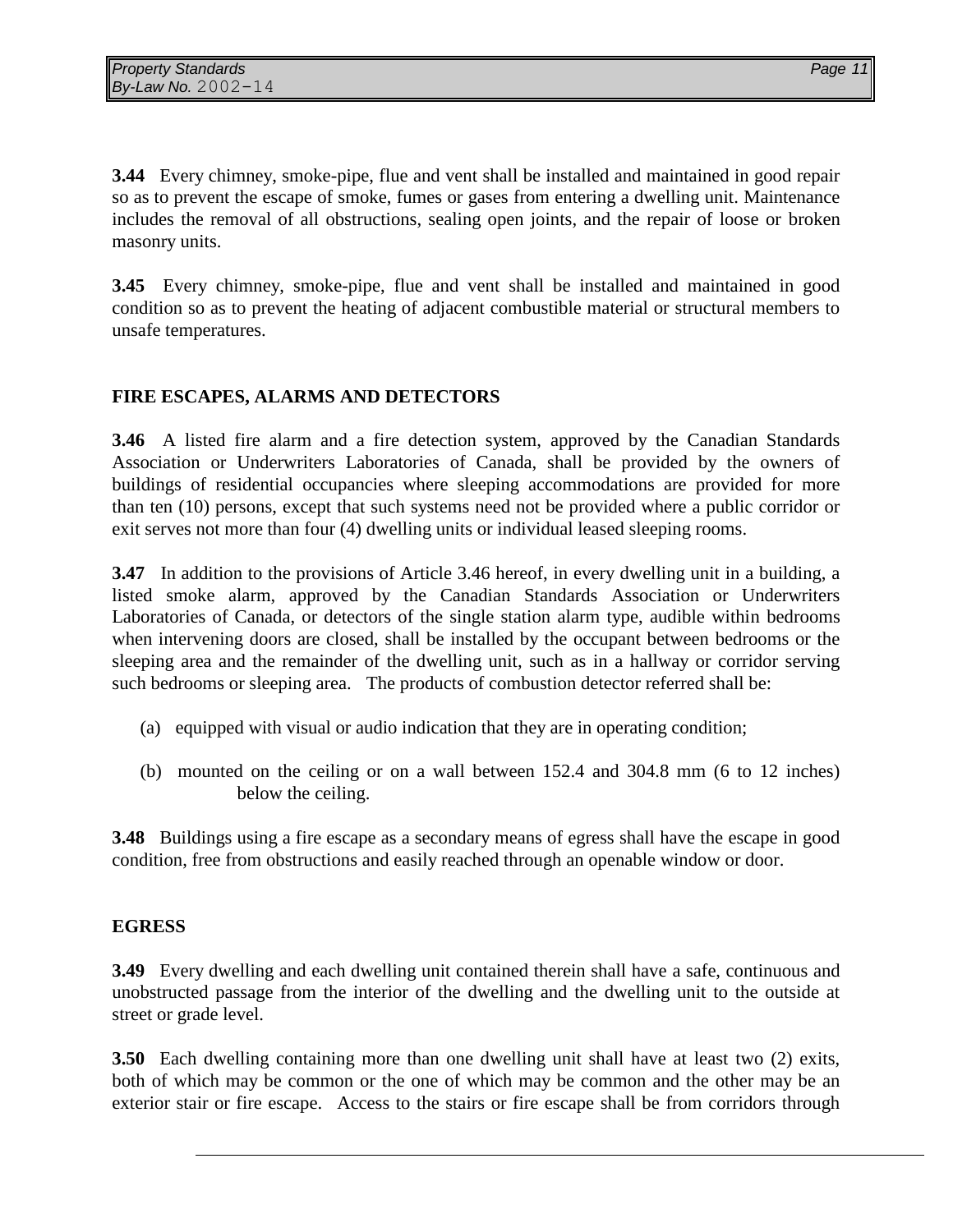doors at floor level, except access from a dwelling unit may be through a vertically mounted casement window having an unobstructed opening of not less than 1,067 by 559 mm, (42 x 22 inches) with a sill height of not more that 914mm, (36 inches), above the inside floor. A single exit is permitted from a dwelling unit where the path of egress is through an exterior door located at or near ground level and access to such exit is not through a room not under the immediate control of the occupants of the dwelling unit.

## **NATURAL LIGHT**

**3.51** Every habitable room except a kitchen, bathroom or toilet room shall have a window or windows, skylights or translucent panels facing directly or indirectly to an outside space and admits as much natural light equal to not less than ten percent of the floor area for living and dining rooms and five percent of the floor area for bedrooms and other finished rooms.

## **VENTILATION**

**3.52** Every habitable room in a dwelling unit, including kitchens, bathroom or toilet rooms, shall have openings for ventilation providing an unobstructed free flow of air of at least 0.28 square metres (3 sq. ft), or an approved system of mechanical ventilation such that provide hourly air exchanges.

**3.53** All systems of mechanical ventilation shall be maintained in good working order.

**3.54** All enclosed areas including basements, cellars, crawl spaces and attics or roof spaces shall be adequately ventilated.

## **ELEVATING DEVICES**

**3.55** Elevators and other elevating devices including all mechanical and electrical equipment, lighting fixtures, lamps, control buttons, floor indicators, ventilation fans, and emergency communication systems shall be operational and maintained in good condition.

## **DISCONNECTED UTILITIES**

**3.56** Owners of residential buildings or any person or persons acting on behalf of such owner shall not disconnect or cause to be disconnected any service or utility supplying heat, electricity, gas, refrigeration or water to any residential unit or building occupied by a tenant or lessee, except for such reasonable period of time as may be necessary for the purpose of repairing, replacing, or otherwise altering said service or utility.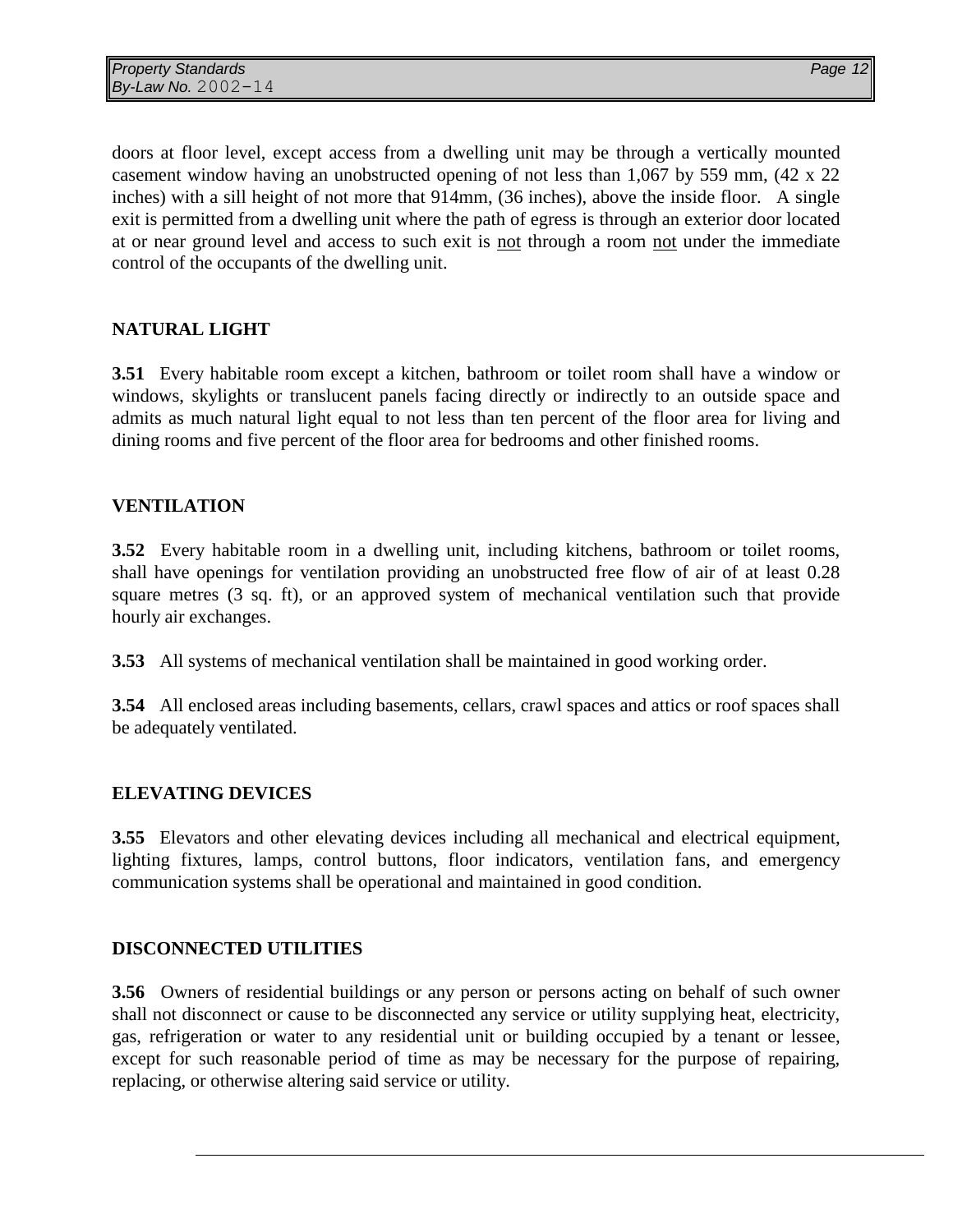## **OCCUPANCY STANDARDS**

**3.57** The number of occupants, residing on a permanent basis in a individual dwelling unit, shall not exceed one person for every nine square metres (97 sq. ft), of habitable floor area. For the purpose of computing habitable floor area, any area with the minimum ceiling height less than 2.1 metres (7 ft.) shall not be considered.

**3.58** No room shall be used for sleeping purposes unless in accordance with the Building Code.

**3.59** Any basement, or portion thereof, used as a dwelling unit shall conform to the following requirements:

- (a) each habitable room shall comply with all the requirements set out in this By-Law;
- (b) floors and walls shall be constructed so as to be damp proof and impervious to water leakage;
- (c) each habitable room shall be separated from service rooms by a suitable fire separation and approved under the Ontario Building Code;
- (d) access to each habitable room shall be gained without passage through a service room.

# **PART IV**

# **VACANT LANDS AND BUILDINGS**

**4.01** All repairs and maintenance of property shall be carried out with suitable and sufficient materials and in a manner accepted as good workmanship within the trades concerned. All new construction or repairs shall conform to the Ontario Building Code where applicable.

## **VACANT LANDS**

**4.02** Vacant land shall be maintained to the standards as described in Part II, Article 2.02, of this By-Law.

**4.03** Vacant land shall be graded, filled or otherwise drained so as to prevent recurrent ponding of water.

## **VACANT BUILDINGS**

**4.04** Vacant buildings shall be kept cleared of all garbage, rubbish and debris and shall have all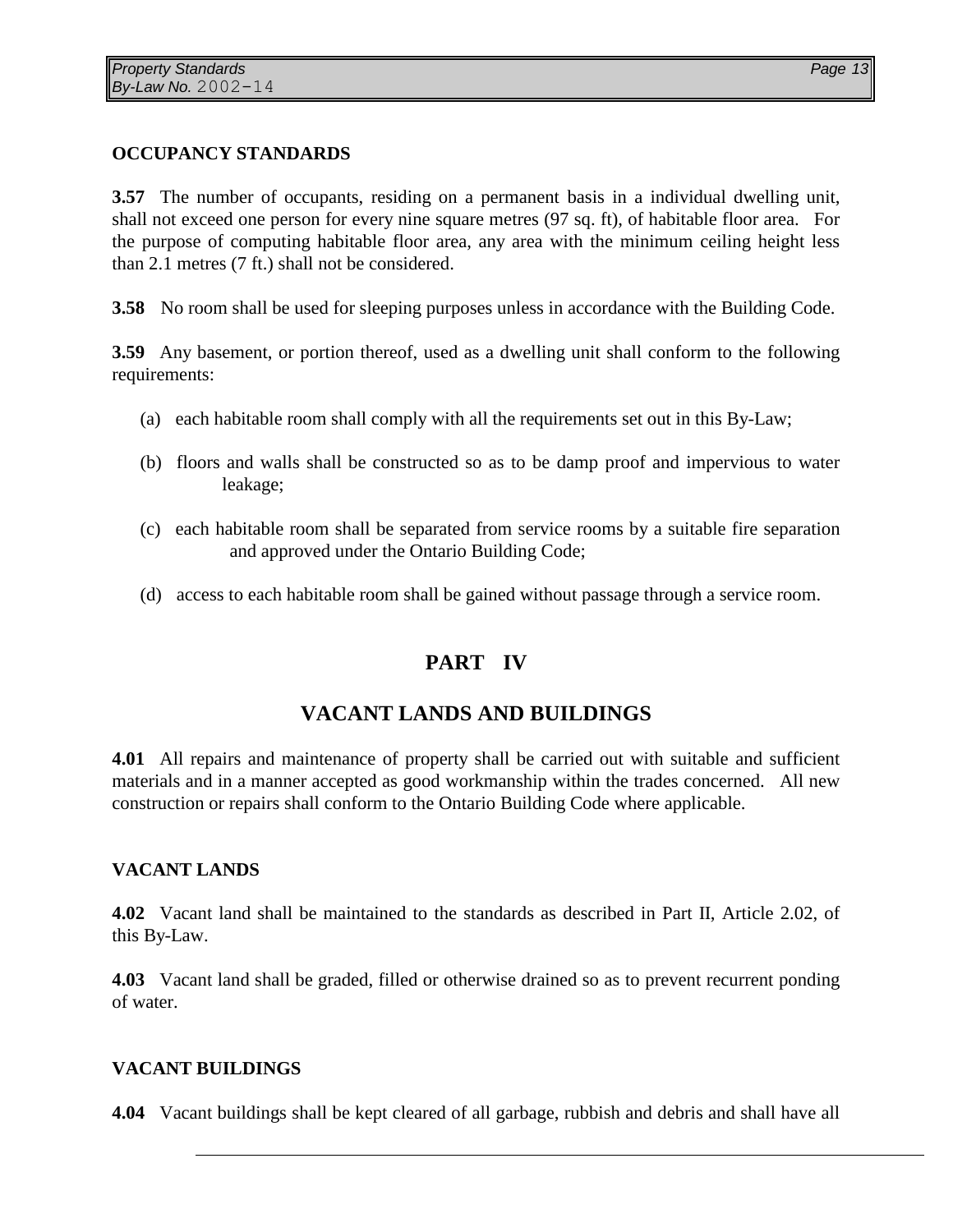water, electrical and gas services turned off except for those services that are required for the security and maintenance of the property.

**4.05** The owner or agent of a vacant building shall board up the building to the satisfaction of the Property Standards Officer by covering all openings through which entry may be obtained with at least 12.7 mm (0.5 inch) weatherproof sheet plywood securely fastened to the building and painted a colour compatible with the surrounding walls.

# **PART V**

# **NON-RESIDENTIAL PROPERTY STANDARDS**

**5.01** All repairs and maintenance of property shall be carried out with suitable and sufficient materials and in a manner accepted as good workmanship within the trades concerned. All new construction or repairs shall conform to the Ontario Building Code where applicable.

# **YARDS**

**5.02** The yards of non-residential property shall be maintained to the standards as described in Part II, Article 2.02 of this By-Law.

**5.03** The warehousing or storage of material or operative equipment that is required for the continuing operation of the industrial or commercial aspect of the property shall be maintained in a neat and orderly fashion so as not to create a fire or accident hazard or any unsightly condition and shall provide unobstructive access for emergency vehicles. Where conditions are such that a neat and orderly fashion is achieved but is still offensive to view, the offensive area shall be suitably enclosed by a solid wall or a painted board or metal fence not less than 1.8 metres (6 ft.) in height and maintained in good repair.

# **PARKING AREAS, AND DRIVEWAYS**

**5.04** All areas used for vehicular traffic and parking shall have a surface covering of asphalt, concrete, or compacted stone or gravel and shall be kept in good repair free of dirt and litter. Notwithstanding the foregoing, non-residential properties which abut residential properties, all areas used for vehicular traffic and parking shall have a surface covering of asphalt, or similar hard surface.

**5.05** All areas used for vehicular traffic, parking spaces and other similar areas shall be maintained so as to afford safe passage under normal use and weather conditions.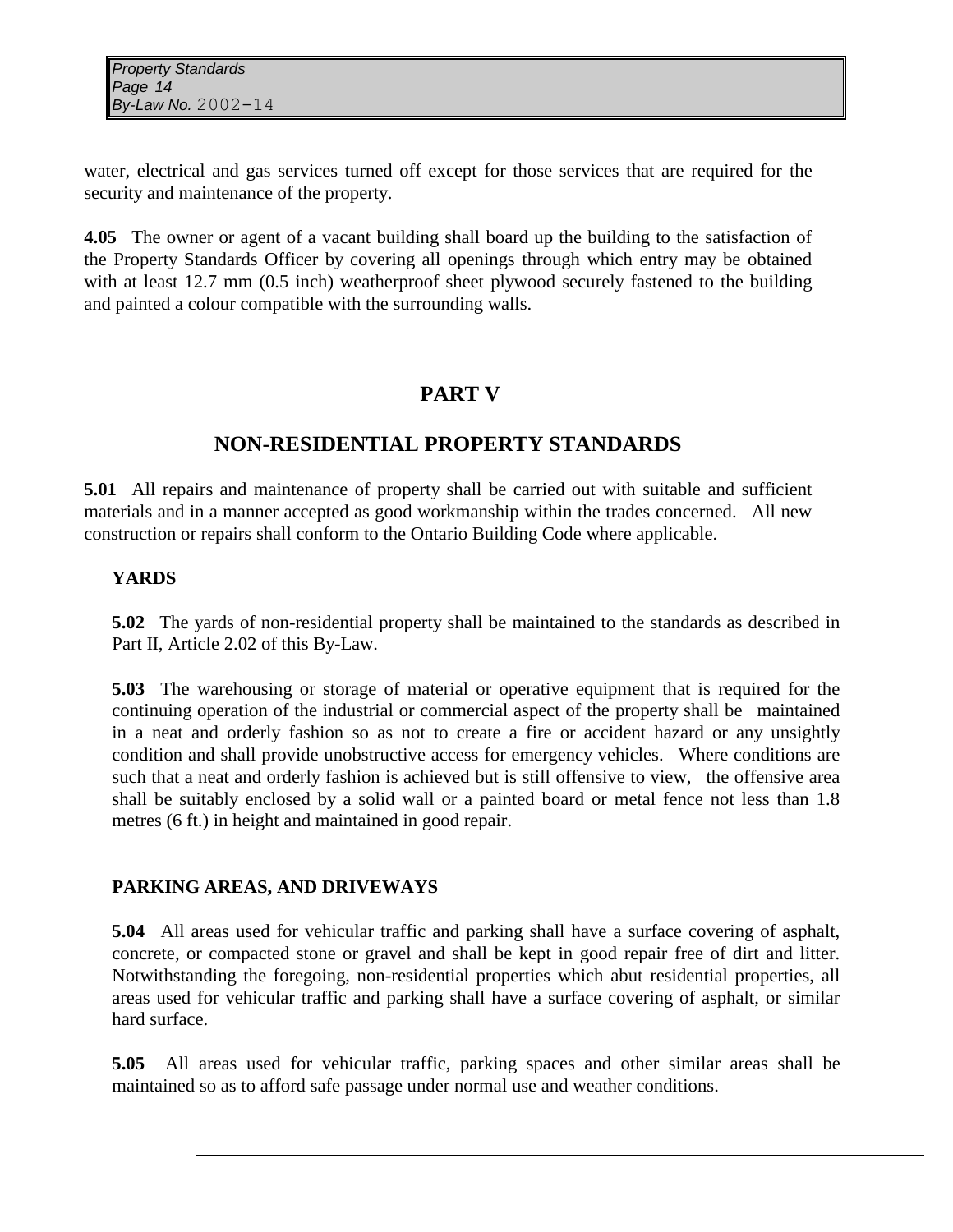## **STRUCTURAL SOUNDNESS**

**5.06** Every part of a building structure shall be maintained in a sound condition so as to be capable of safely sustaining its own weight load and any additional load to which it may be subjected through normal use, having a level of safety required by the Ontario Building Code. Structural members or materials that have been damaged or indicate evidence of deterioration shall be repaired or replaced.

**5.07** Walls, roofs, and other exterior parts of a building or structure shall be free from loose or improperly secured objects or materials.

## **EXTERIOR WALLS**

**5.08** Exterior walls of a building or a structure and their components, including soffits, fascia, windows and doors, shall be maintained in good repair free from cracked, broken or loose masonry units, stucco, and other defective cladding, or trim. Paint or some other suitable preservative or coating must be applied and maintained so as to prevent deterioration due to weather conditions, insects or other damage.

**5.09** Exterior walls of a building or a structure and their components, shall be free of unauthorized signs, painted slogans, graffiti and similar defacements.

## **GUARDRAILS**

**5.10** A guard shall be installed and maintained in good repair on the open side of any stairway or ramp containing three (3) or more risers including the landing or a height of 600 mm (24") between adjacent levels. A handrail shall be installed and maintained good repair in all stairwells. Guardrails shall be installed and maintained good repair around all landings, porches, balconies. Guardrails, balustrades and handrails shall be constructed and maintained rigid in nature in accordance with the Building Code.

## **LIGHTING**

**5.11** All non-residential establishments shall install and maintain sufficient windows, skylights, and lighting fixtures necessary for the safety of all persons attending the premises or as may be required by the *Occupational Health and Safety Act* for industrial and commercial properties. However, lighting shall not be positioned so as to cause any impairment of use or enjoyment of neighbouring properties.

# **PART VI**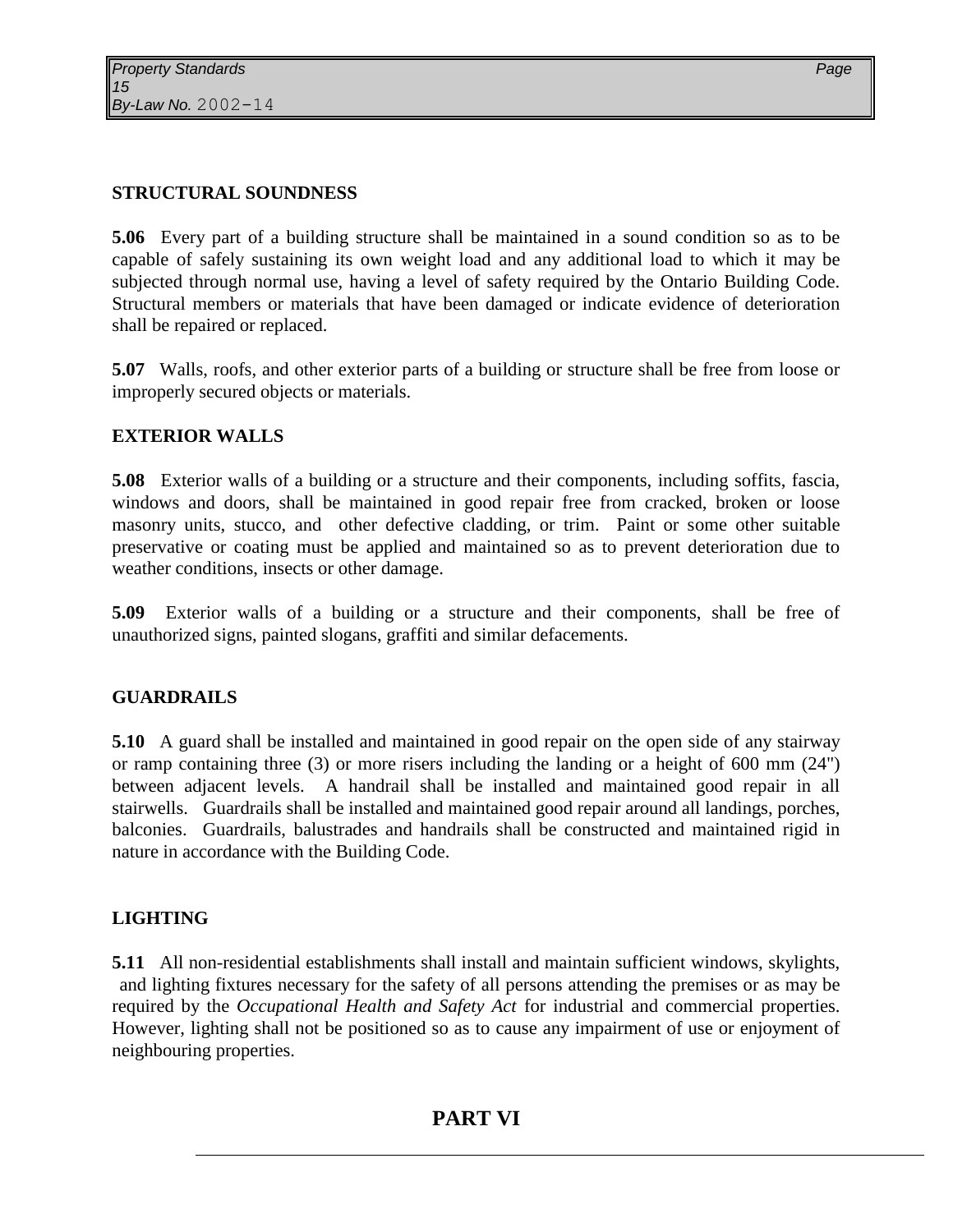# **ADMINISTRATION AND ENFORCEMENT**

**6.01** This By-Law shall apply to all property within the limits of the municipality

**6.02** The imperial measurements contained in this By-Law are given for reference only.

#### **OFFICERS**

**6.03** The Council of the municipality shall appoint a Property Standards Officer(s) to be responsible for the administration and enforcement of this By-Law.

## **PROPERTY STANDARDS COMMITTEE**

**6.04** All Council members shall be members of the Property Standards Committee for a term of office concurrent with their term. The CAO shall be the secretary of the Committee.

**6.06** Every person who initiates an appeal of an Order made section 15.2 (2) of the *Ontario Building Code Act, S.O. 1992, c23,* shall submit a Notice of Appeal in the time frame and the manner as prescribed in section 15.3 (1) of the *Act.* All Notices of Appeal shall be accompanied by a non-refundable payment of \$ 100.00 dollars.

## **COMPLIANCE**

**6.07** The owner of any property which does not conform to the standards as set out in this By-law shall repair and /or maintain said property to comply with the standards or the property shall be cleared of all buildings, structures, debris or refuse and left in a levelled and graded condition.

#### **PENALTY**

**6.08** An owner who fails to comply with an order that is final and binding under this by-law is guilty of an offence under section 36(1) of the *Building Code Act*, S.O. 1992, c.23, and is liable to a penalty or penalties as set out in section 36 of that Act.

#### **VALIDITY**

**6.09** If an article of this by-Law is for any reason held to be invalid, the remaining articles shall remain in effect until repealed.

**6.10** Where a provision of this by-Law conflicts with the provision of another by-law in force within the municipality, the provisions that establish the higher standards to protect the health, safety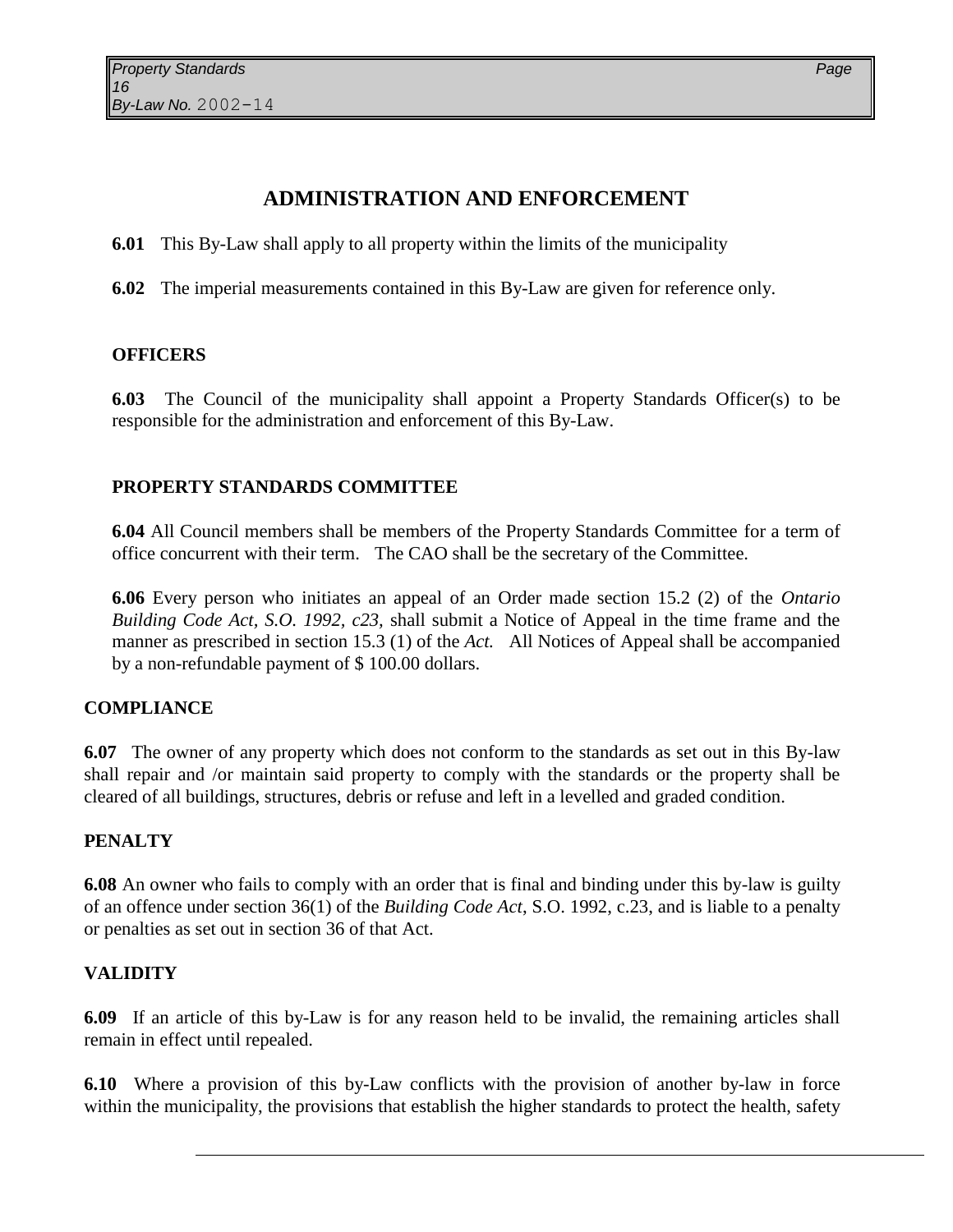and welfare of the general public shall prevail**.**

## **TRANSITIONAL RULES**

**6.11** After the date of the passing this by-law, By-Law No.2001-22, as amended, shall apply only to those properties in which an Order to Comply has been issued prior to the date of passing of this by-law, and then only to such properties until such time as the work required by such Order has been completed or any enforcement proceedings with respect to such Order, including any demolition, clearance, or repair carried out by the municipality shall have been concluded.

#### **TITLE**

**6.12** This By-Law may be referred to as "The Property Standards By-Law".

Read a first, second and third time and finally passed this 13<sup>th</sup> day of May, 2002.

Mayor CAO

l  $\overline{a}$ 

*Corporation of the Township of Chapleau*

**INFORMAL NOTICE**

*Current Date*

*Owner's Name and Address*

Dear Sir/ Madam: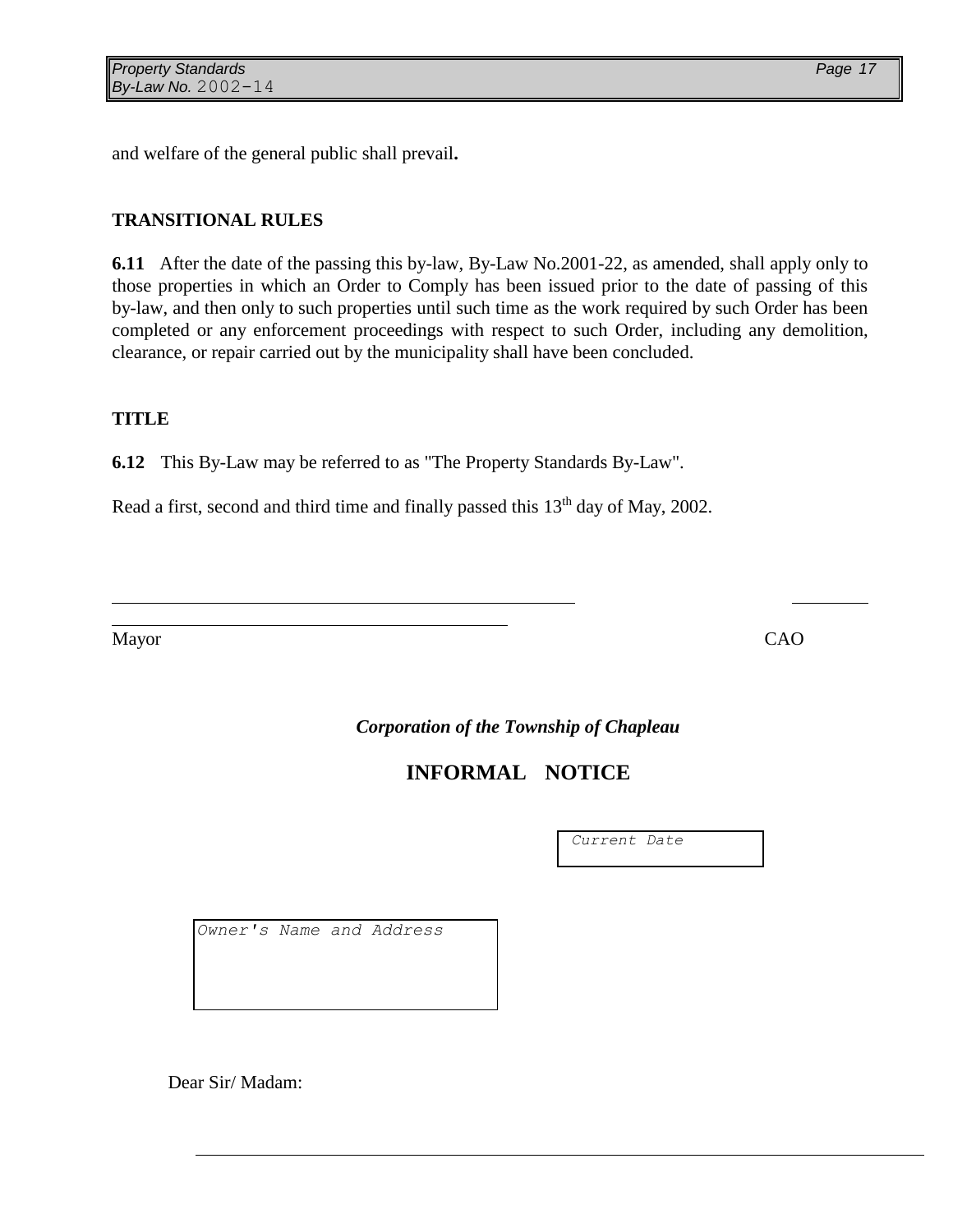**RE:**

*Description and Location of Property Property in Violation*

Be advised that on ( Date of Inspection ) an inspection of your property, as noted above, revealed certain violations of the Municipality's Property Standards By-Law No. 2002-14.

**Schedule "A"**, attached hereto, sets out the work required to remedy such violation and to bring the property into compliance with the By-Law.

Be advised that By-Law No. 2002-14 gives the municipality the authority to issue an **ORDER TO COMPLY** pursuant to Section 15.2-(2), *Ontario Building Code Act, S.O. 1992, c.23*.

It is desired that you will comply with this informal notice that the aforementioned procedural step will not be necessary.

A reinspection of this property will take place on or about (Date ) to ascertain compliance.

Should you require further information pertaining to this matter please do not hesitate to contact the undersigned during normal business hours.

Standards Officer

l

Property

864-1330

*Corporation of the Township of Chapleau*

**ORDER TO REMEDY VIOLATION OF STANDARDS OF MAINTENANCE AND OCCUPANCY** *Pursuant to Section 15.2 of the Ontario Building Code Act*, S.O. 1992, c.23

*Date*

*Owner's Name and Address*

Dear Sir/ Madam: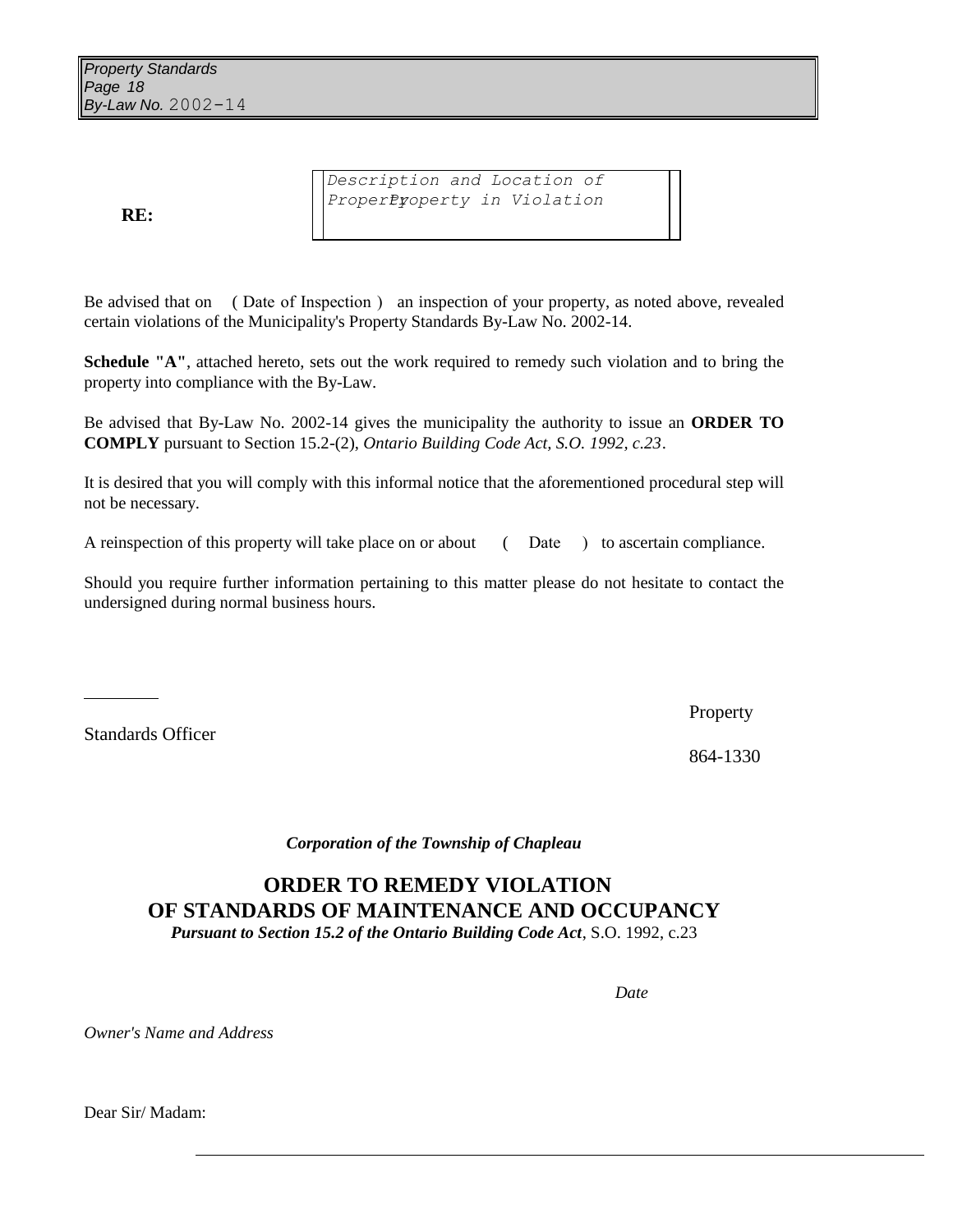**RE:** *Description and Location of Property in Violation*

**WHEREAS** on ( Date ) you were served with an Informal **NOTICE** that required you to remedy certain violations of standards of maintenance and occupancy at your property, described above.

**AND WHEREAS** you have failed to remedy the noted violation(s) as set out in **Schedule "A"**, attached hereto and which forms part of this **ORDER.**

**THEREFORE, IT IS HEREBY CHARGED THAT** the violation(s) as set out in **Schedule "A"** be remedied and the property brought into a condition of compliance with the prescribed standards as set out in the Property Standards By-Law No. 2002-14 on or before

|--|--|

**TAKE NOTICE** that if such violations are not remedied within the time specified in this order, the municipality may correct such violations at the expense of the owner.

#### **APPEAL TO PROPERTY STANDARDS COMMITTEE**

*If an owner or occupant upon whom an order has been served is not satisfied with the terms or conditions of the order may appeal to the committee by sending a NOTICE OF APPEAL by registered mail to the Secretary of the committee within fourteen (14) days after service of the order, and, in the event that no appeal is taken, the order shall be deemed to have been confirmed.*

**FINAL DATE FOR APPEAL:** 

**Officer** 

Property Standards

864-1330

*Corporation of the Township of Chapleau*

 **ORDER TO REMEDY VIOLATION OF STANDARDS OF MAINTENANCE AND OCCUPANCY** *Pursuant to Section 15.2 of the Ontario Building Code Act*, S.O. 1992, c.23

*Date*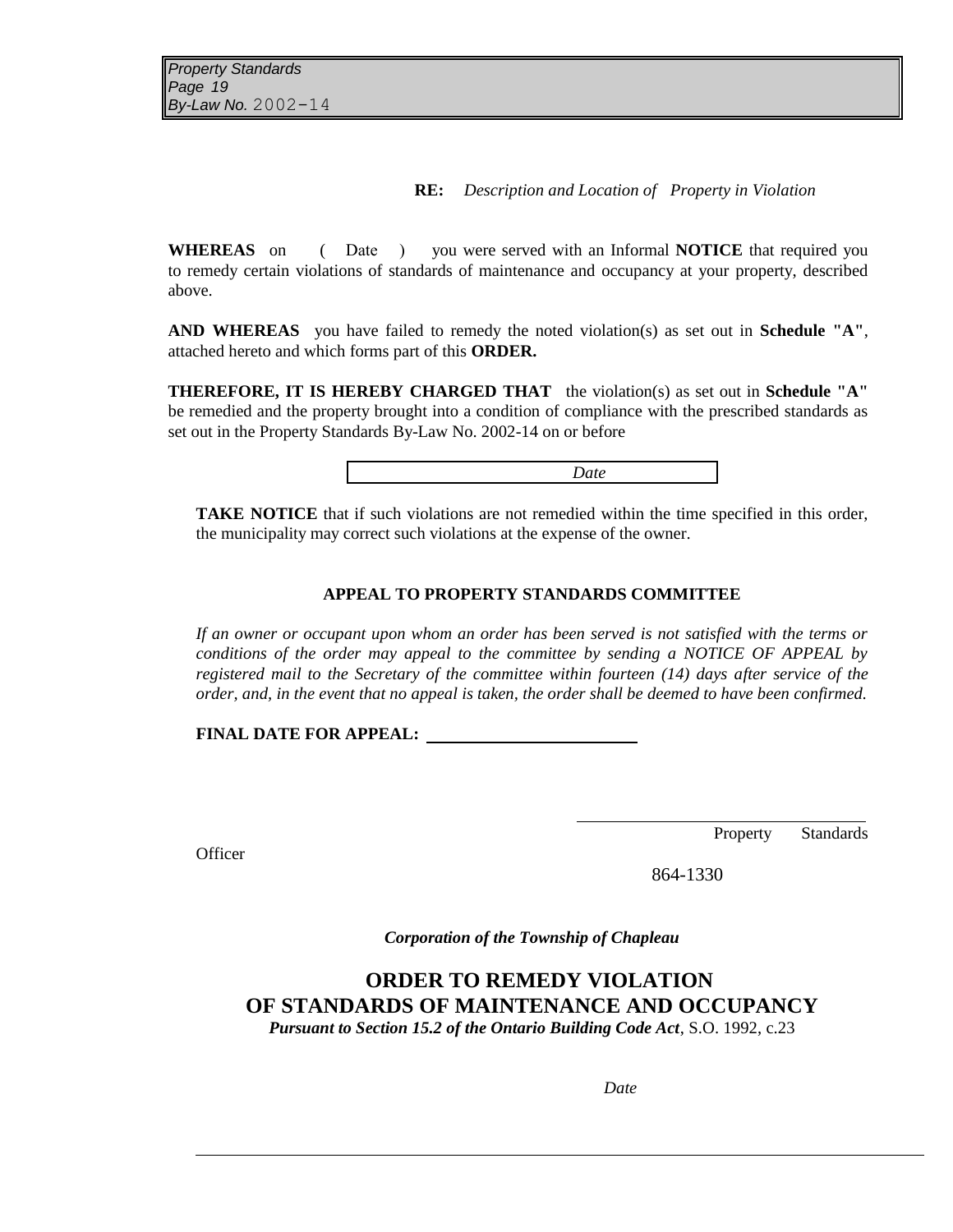Dear Sir/ Madam:

**RE:** *Description and Location of Property in Violation*

**BE ADVISED** that on ( Date of Inspection ) an inspection of your property, as noted above, revealed certain violations of the Municipality's Property Standards By-Law No. 2002-14.

The violation(s) are set out in **Schedule "A"**, attached hereto, and forms part of this **ORDER**

**IT IS HEREBY CHARGED THAT** the violation(s) as set out in **Schedule "A"** be remedied and the property brought into a condition of compliance with the prescribed standards as set out in the Property Standards By-Law No. 2002-14 on or before:

**TAKE NOTICE** that if such violation(s) are not remedied within the time specified in this order, the municipality may correct such violations at the expense of the owner.

#### **APPEAL TO PROPERTY STANDARDS COMMITTEE**

If an owner or occupant upon whom an order has been served is not satisfied with the terms or *conditions of the order may appeal to the committee by sending a NOTICE OF APPEAL by registered mail to the Secretary of the committee within fourteen (14) days after service of the order, and, in the event that no appeal is taken, the order shall be deemed to have been confirmed.*

**FINAL DATE FOR APPEAL:** 

**Officer** 

Property Standards

864-1330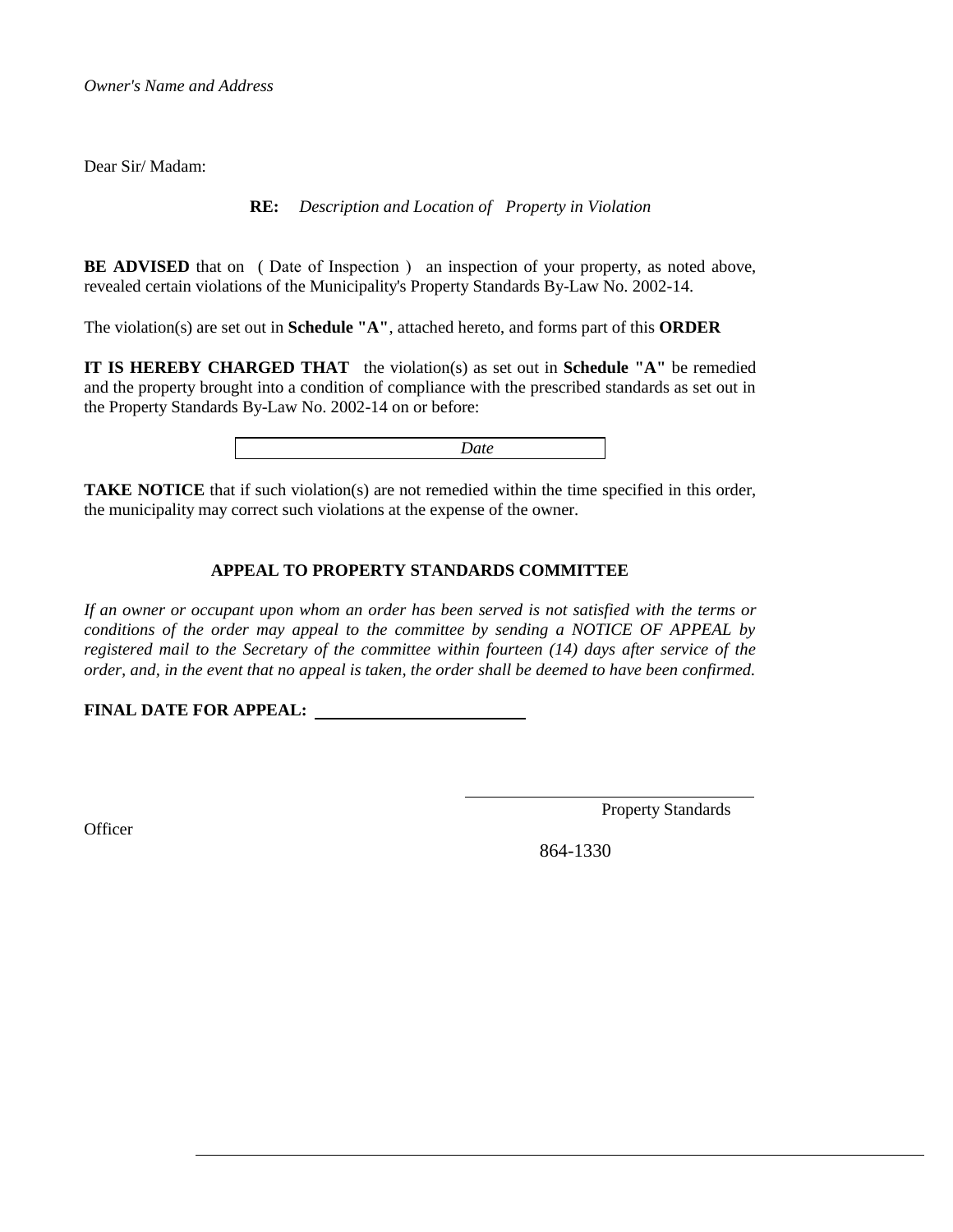# **NOTICE OF APPEAL TO PROPERTY STANDARDS COMMITTEE**

*Pursuant to Section 15.1 of the Ontario Building Code Act*

*Date*

*To the Secretary Property Standards Appeal Committee Township of Chapleau 20 Pine Street, P. O. Box 129, Chapleau, Ontario. P0M 1K0*

#### **RE: Order to Remedy Violation of Standards of Maintenance and Occupancy at:**

*Description and Location of Property in Violation*

**TAKE NOTICE** of the appeal of the undersigned to the Property Standards Appeal Committee because of dissatisfaction with the above referenced order to remedy violation of standards of maintenance and occupancy served upon the undersigned on

Name (Owner or Agent)

Address:

Telephone Number:

#### **APPEAL TO PROPERTY STANDARDS COMMITTEE**

If an owner or occupant upon whom an order has been served is not satisfied with the terms or conditions of the order may appeal to the committee by sending a NOTICE OF APPEAL by registered mail to the Secretary of the committee within fourteen days after service of the order, and, in the event that no appeal is taken, the order shall be deemed to have been confirmed.  *The Building Code Act*, S.O. 1992, Chapter 23, section

15.3(1)

l

Signature of Owner or Authorized Agent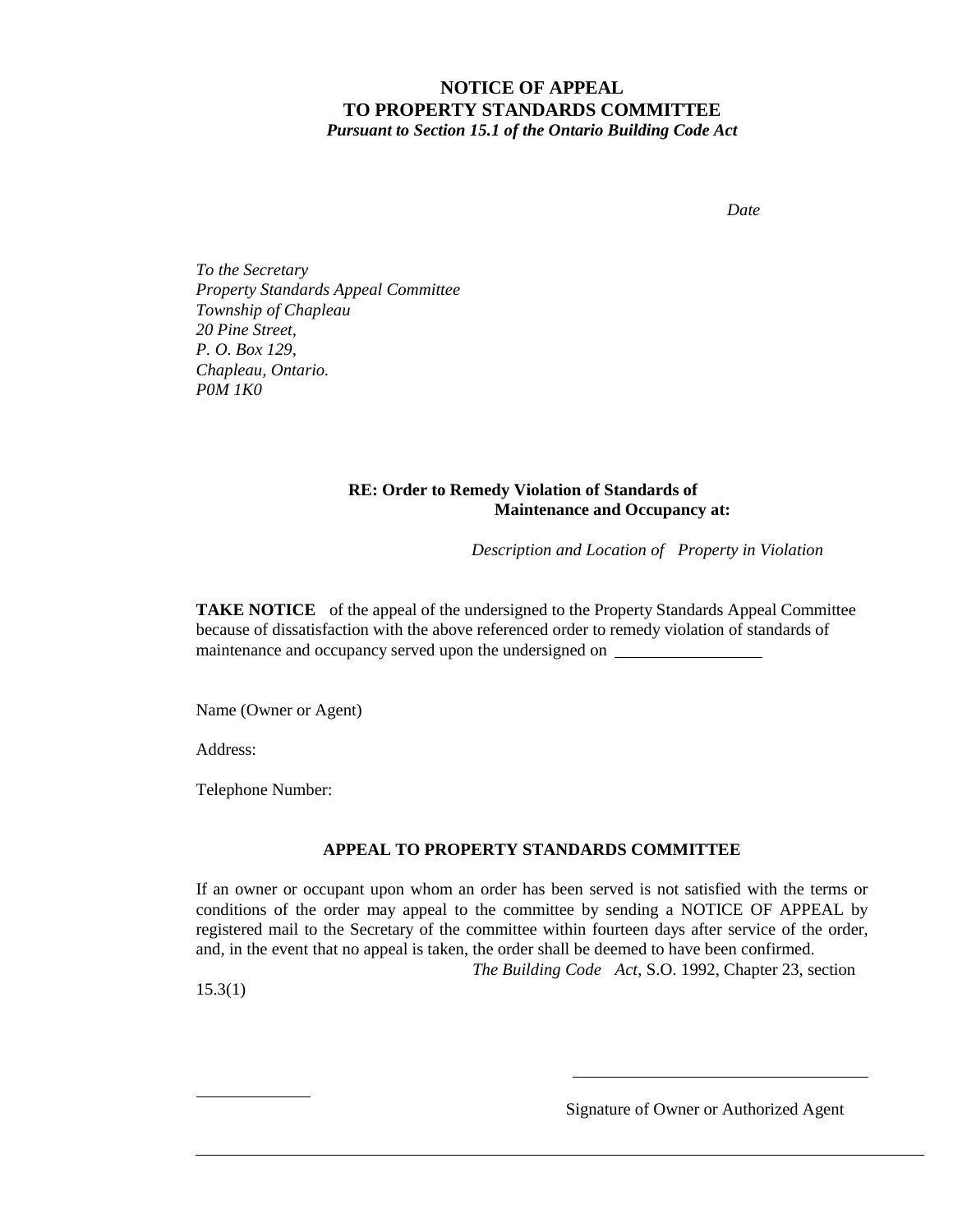*Corporation of the Township of Chapleau* 



*Ontario Building Code Act, S.O. 1992, c.23* 

# **ORDER TO COMPLY**

**RE:** *Description and Location of Property in Violation*

**THIS PROPERTY has been found NOT to be in conformity with the Standards of Maintenance and Occupancy established by this Municipality and as set out in the Property Standards By-Law No. 2002-14.**

**SCHEDULE "A", attached hereto, sets out the work required to remedy such violation(s) and to bring the property into compliance with the By-Law.**

**BE ADVISED THAT THIS PROPERTY MUST BE MADE TO CONFORM WITH THE BY-LAW ON OR BEFORE THE DAY OF , 20 .**

**Further information may be obtained at the Property Standards Office located at:**

| Dated at | <b>This</b> | Jav of |  |
|----------|-------------|--------|--|
|          |             |        |  |

**.**